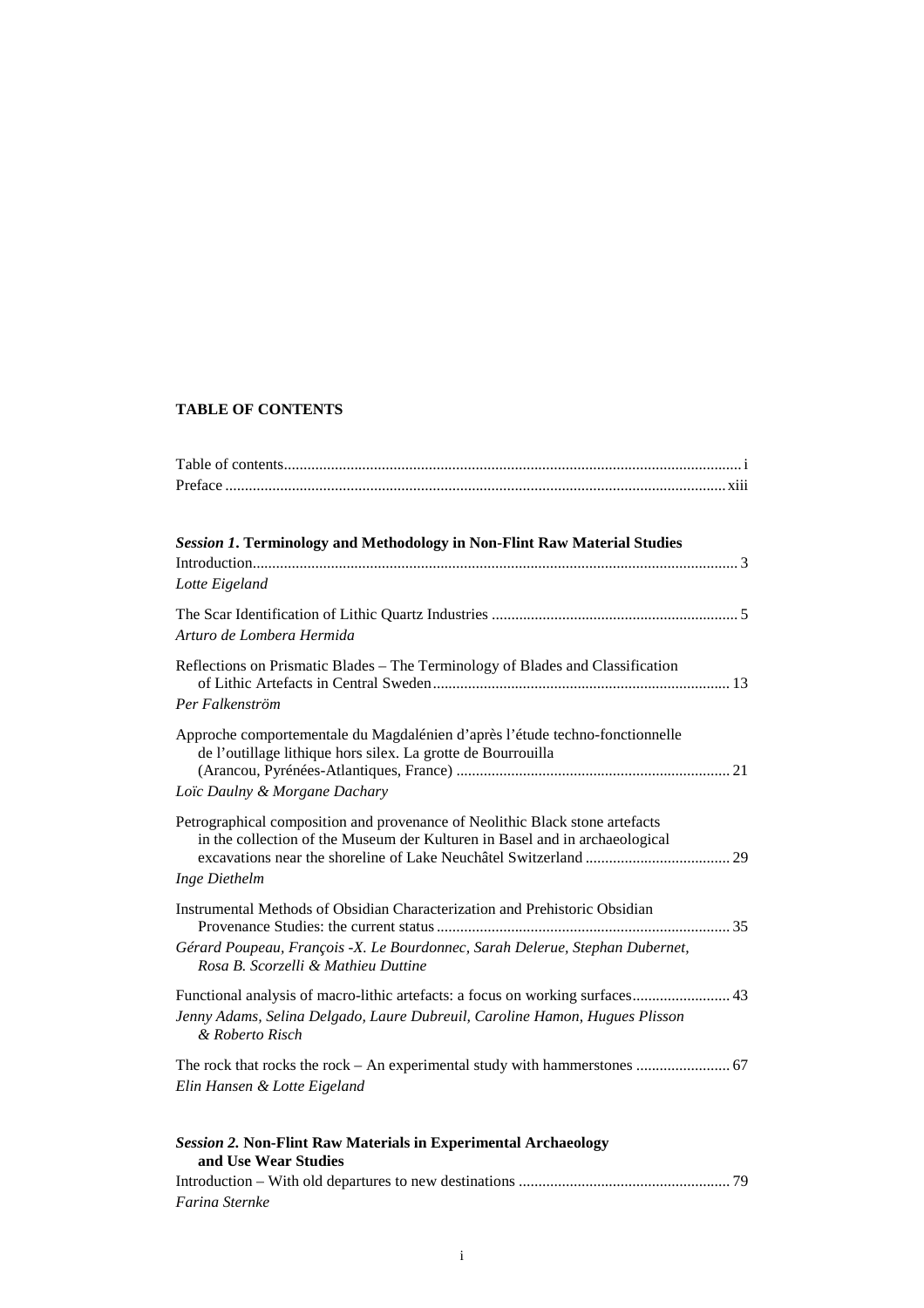| Lithic Raw Material Variability and Use-wear Accrual on Short-term<br>Harry Lerner                                                                                                                  |
|-----------------------------------------------------------------------------------------------------------------------------------------------------------------------------------------------------|
| Formation of use-wear traces in non-flint rocks: the case of quartzite<br>Ignacio Clemente Conte & Juan F. Gibaja Bao                                                                               |
| A functional comparison of Bečov quartzite and flint tools:<br>Petra Priorová, Linda Hroníková & Andrea Šajnerová-Dušková                                                                           |
| Approche fonctionnelle des tessons à bords abrasés du site néolithique ancien<br>Julien Vieugué                                                                                                     |
| Quinzano and Rivoli – two Middle Neolithic sites in the Adige Valley<br>(Verona, North-eastern Italy): lithic choices and functional aspects<br>Anna Lunardi                                        |
| Les râpes Baniwa et Wai Wai, derniers instruments de pierre taillé<br>André Prous, Jorge Manuel Costa e Souza, Filipe Amorelli, Marcio Alonso,<br>Ana Carolina Rodriguez Cunha & Angelo Pessoa Lima |
| Matières premières "alternatives" dans le Brésil central:<br>André Prous, Andrei Isnardis, Ângelo Pessoa Lima, Marcio Alonso, Henrique Pilo<br>& Maria Clara Migliacio                              |
| Pitted and grinding stones from Middle Palaeolithic settlements in Bohemia:<br>Andrea Šajnerová-Dušková, Jan Fridrich & Ivana Sýkorová                                                              |
| Le site magdalénien Final d'Etigny le Brassot (Yonne, France):<br>Un exemple d'utilisation des roches non taillées pour le Tardiglaciaire<br>Gaëlle Dumarçay                                        |
| Session 3. The Socio-Economic Implications of Non-Flint Raw Material Use<br>Introduction: From descriptions of prehistoric objects to an understanding<br>Laurent-Jacques Costa                     |
| The use of non-flint raw materials by Paleoindians in Eastern South America:<br>Astolfo Gomes de Mello Araujo & Francisco Pugliese                                                                  |
| Lithic industries and raw material in Southern Italy Mousterian:<br>Enza Spinapolice                                                                                                                |
| The First Obsidian Workshop at the Polish Lowland -<br>Małgorzata Winiarska-Kabacińska & Jacek Kabaciński                                                                                           |
| Mesolithic quartz quarrying in Eastern Middle Sweden - In the light<br>Fredrik Molin, Magnus Rolöf & Roger Wikell                                                                                   |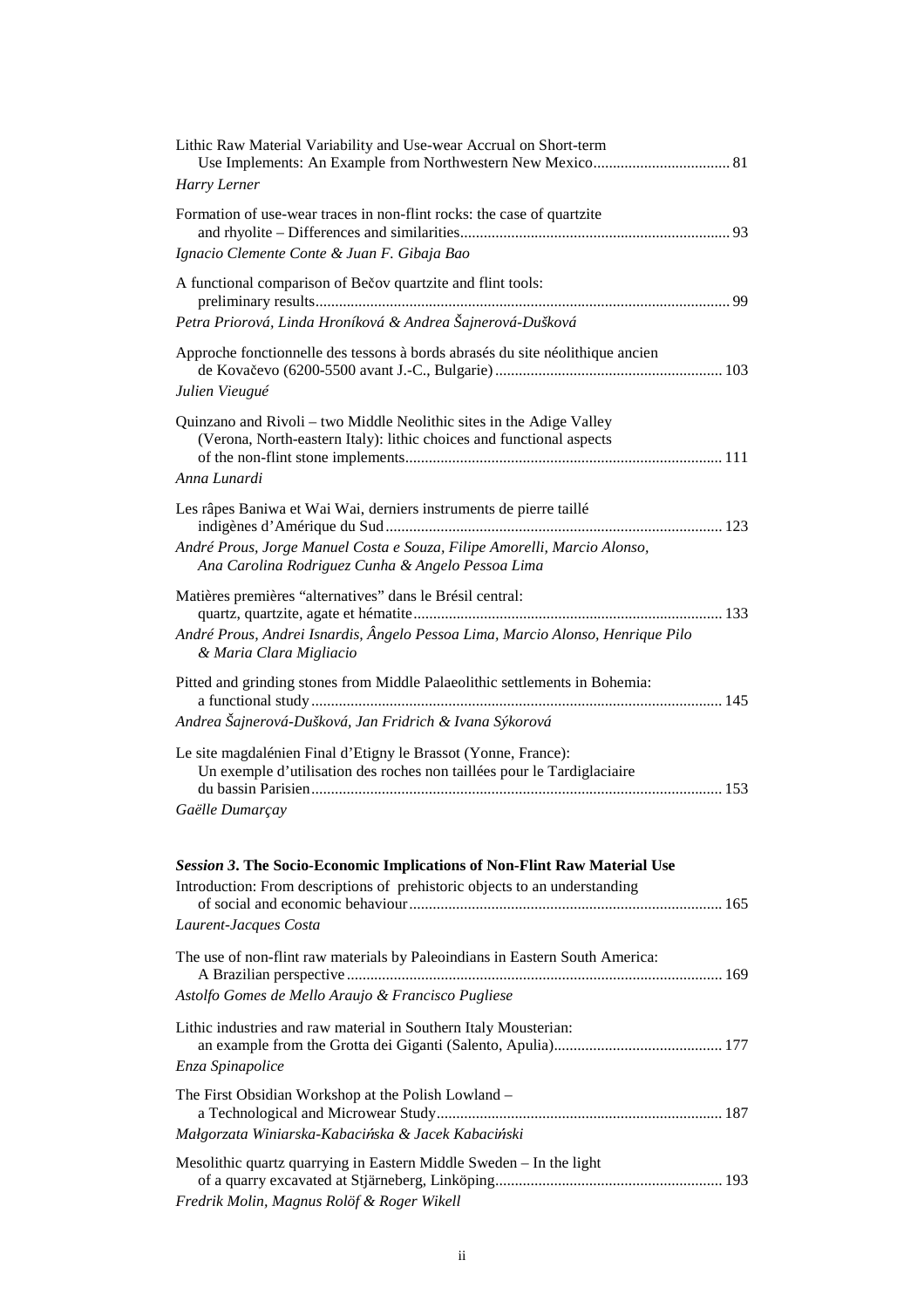| Obsidian Economy in the Rio Saboccu Open-Air Early Neolithic Site                                                                                                                                  |
|----------------------------------------------------------------------------------------------------------------------------------------------------------------------------------------------------|
| Carlo Lugliè, François-Xavier Le Bourdonnec, Gérard Poupeau, Consuelo Congia,<br>Thomas Calligaro, Ignazio Sanna & Stéphan Dubernet                                                                |
| The use of quartzite as a chrono-cultural marker in the Mesolithic                                                                                                                                 |
| <i>Yves Perdaen, Philippe Crombé &amp; Joris Sergant</i>                                                                                                                                           |
| Quartz and other knapped raw materials of the South Indian Neolithic:<br>A comparison of surface assemblages from three Indian ashmound sites  225<br>Ulla Rajala, Marco Madella & Ravi Korisettar |
| What shall we leave behind? From the mechanical analysis of rocks                                                                                                                                  |
| Grégor Marchand & Rodrigue Tsobgou Ahoupe                                                                                                                                                          |
| Irreplaceable? Or just not indispensable Substitution and complementarity                                                                                                                          |
| Chloé Andrieu                                                                                                                                                                                      |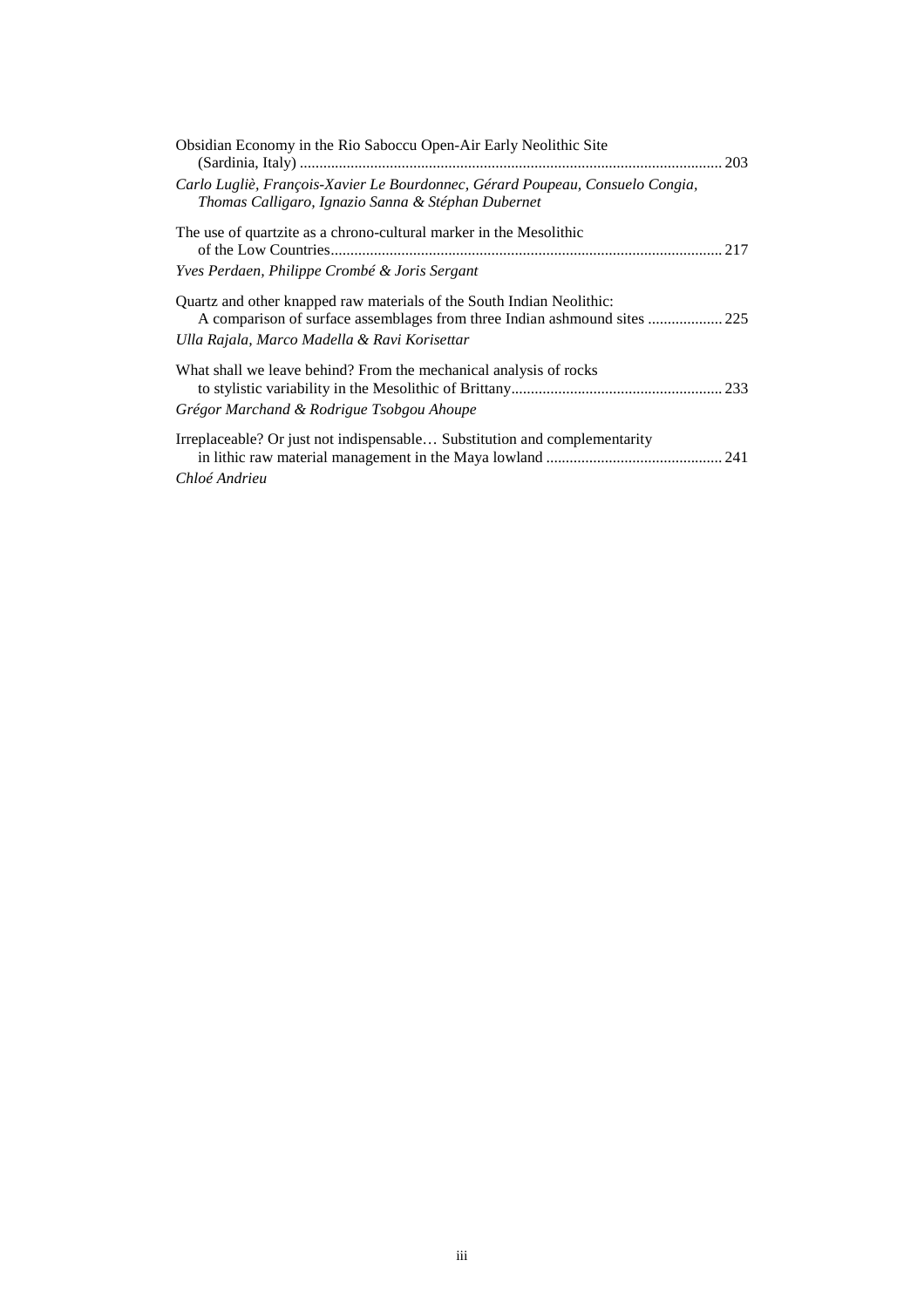## **LIST OF FIGURES**

| Fig. 1.1. A) Vein quartz formation and morphostructural groups;<br>B). The Hertzian model as observed in quartz. A: Radial fissures;                                                                                                                                                                           |
|----------------------------------------------------------------------------------------------------------------------------------------------------------------------------------------------------------------------------------------------------------------------------------------------------------------|
| Fig. 1.2. Percussion marks. A: Radial fissures; B: Step; C and D: Transverse fissures;<br>E and F: Striking platform fissures; G: Splintering; H: Scales; J: Edge battering.<br>Figures D and G show material from the archaeological site of La Juería; H and J                                               |
| Fig. 1.3. Morphostructural groups and percussion marks on quartz from                                                                                                                                                                                                                                          |
| Fig. 1.4. The relationship of fracture mechanics and quartz morphostructure with                                                                                                                                                                                                                               |
|                                                                                                                                                                                                                                                                                                                |
|                                                                                                                                                                                                                                                                                                                |
|                                                                                                                                                                                                                                                                                                                |
|                                                                                                                                                                                                                                                                                                                |
|                                                                                                                                                                                                                                                                                                                |
| Fig. 2.6. Proximal blade fragment of silicified ash tuff (left) and complete blade of                                                                                                                                                                                                                          |
|                                                                                                                                                                                                                                                                                                                |
| Fig. 2.8. Platform core of porphyry tuff from Älvdalen parish                                                                                                                                                                                                                                                  |
| Fig. 3.1. ARA 03 – Ens. B – K24.2158, quartzite, percuteur de fracturation<br>aménagé. Exemple de production de support (outil sur éclat), de façonnage<br>de la morphologie du support (A: négatifs d'éclat) et de façonnage du front<br>actif (B: aménagement bifacial par une série d'enlèvements d'éclat). |
| Fig. 3.2. ARA 01 – Ens. A – L24.836, grès, polissoir à main passif aménagé<br>Exemple de façonnage du front actif (B: aménagement des deux encoches<br>par une série d'enlèvements d'éclat; encoches avec abrasion fonctionnelle,<br>1. 0,9 cm env.) et de retouche d'accommodation (A: un négatif aménage     |
| Fig. 3.3. ARA 05 – Ens. B – L17.547, grès, fragment de préparateur de taille.<br>Vue de profil de la face latérale de galet utilisée pour l'abrasion. Stigmates<br>de percussion: négatif d'esquille (à droite) et arrachements de matière 25                                                                  |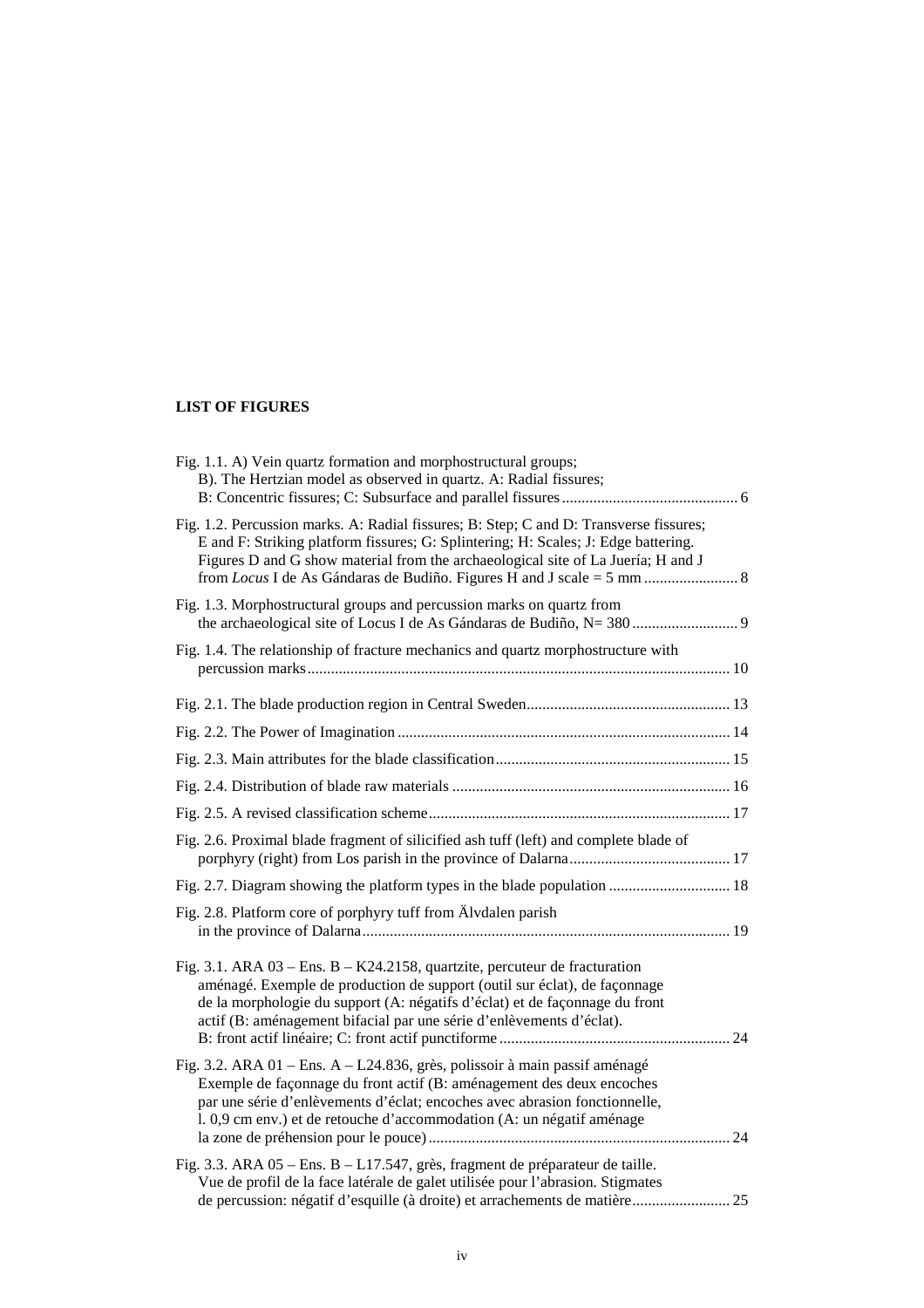| Fig. 3.4. ARA $05$ – Ens. B – L17.455, grès quartzite, percuteur de fracturation.<br>En encadré, vue de profil. A: front actif saillant, martèlement et écrasement<br>marqué de la ligne de fracture. B: front actif linéaire, arête de fracture                                                                                                                                                                              |    |
|-------------------------------------------------------------------------------------------------------------------------------------------------------------------------------------------------------------------------------------------------------------------------------------------------------------------------------------------------------------------------------------------------------------------------------|----|
| Fig. 3.5. ARA 05 - Ens. B - L17.1171, grès quartzite, fragment de percuteur                                                                                                                                                                                                                                                                                                                                                   | 25 |
| Fig. 3.6. ARA 03 - Ens. B - L24.2230, grès, polissoir à main passif. L'utilisation<br>a provoqué un arrondissement régulier de la surface de cassure (A).<br>Toute la surface arrondie est régulière et peu rugueuse au toucher.                                                                                                                                                                                              |    |
| Fig. 3.7. ARA $05$ – Ens. B – L17.599b, grès quartzite, polissoir à main passif.<br>Abrasion nette des aspérités de la cassure associée à des stries longitudinales,<br>fines et parallèles. Les stries ont toutes la même orientation, celle du plus grand<br>allongement de la gouttière. L'usure est principalement disposée sur une bande<br>rectiligne, offrant la plus grande longueur de contact dans la gouttière  26 |    |
| Fig. 3.8. la Butte des Queyrons, quartzite, plurifonctionnel : percuteur                                                                                                                                                                                                                                                                                                                                                      |    |
| Fig. 4.1. Geological map of the north-western part and the western lake region of<br>Switzerland showing the study area and the geological sources of the raw materials,<br>as well as the location of the ground stone axes. Two ground stone axes are<br>examples from an old collection housed in the <i>Museum der Kulturen</i> in Basel  30                                                                              |    |
| Fig. 4.2. Raw material: Tongestein, shale, pélites-quartz. Note the clear patina which is                                                                                                                                                                                                                                                                                                                                     |    |
| Fig. 4.3. Raw material: Knotenschiefer, spotted shale, schistes noduleux.<br>Note the granular surface which is typical for the artefacts and the complex<br>mineral composition of Black Stone. Thin sections were photographed through<br>a microscope with polarized light. The extent of the slide is 720 micron 31                                                                                                       |    |
| Fig. 4.4. Tongestein = shale or pelite = pélites-quartz. Grains of quartz, mica, ore,<br>clay and small quantities of other minerals. All are fine-grained, embedded                                                                                                                                                                                                                                                          |    |
| Fig. 4.5. Flecken- or Knotenschiefer = knotted schist/spotted shale = schiste noduleux.<br>The same minerals can be seen in the shale. They undergo a structural change<br>if they come into contact with lava at a low to medium temperature. Newly<br>formed cordierite fixes the pigmentation and gives it a new, round structure 32                                                                                       |    |
| Fig. 4.6. Diagram of powder X-ray diffraction in the Debye-Scherrer system;<br>Abscissa: x-ray diffraction, Ordinate: Intensity. Qz: quartz; Fsp: feldspars;<br>Chl: chlorite; Gl: mica. ID 3526, shale; ID 6770, knotted schist.                                                                                                                                                                                             |    |
| Fig. 6.1. Analytical steps for a functional interpretation of macro-lithic artefacts 44                                                                                                                                                                                                                                                                                                                                       |    |
|                                                                                                                                                                                                                                                                                                                                                                                                                               |    |
| Fig. 6.3. Variation of the topography and the microtopography of a macro-lithic                                                                                                                                                                                                                                                                                                                                               |    |
| Fig. 6.4. Schematic representation of the wear traces observed on individual grains                                                                                                                                                                                                                                                                                                                                           |    |
| Fig. 6.5. Graphic representation of the correlation between distribution and density                                                                                                                                                                                                                                                                                                                                          |    |
| Fig. 6.6. Examples of wear traces visible on different grinding implements                                                                                                                                                                                                                                                                                                                                                    |    |
| Fig. 6.7. Examples of wear traces visible on different grinding implements                                                                                                                                                                                                                                                                                                                                                    |    |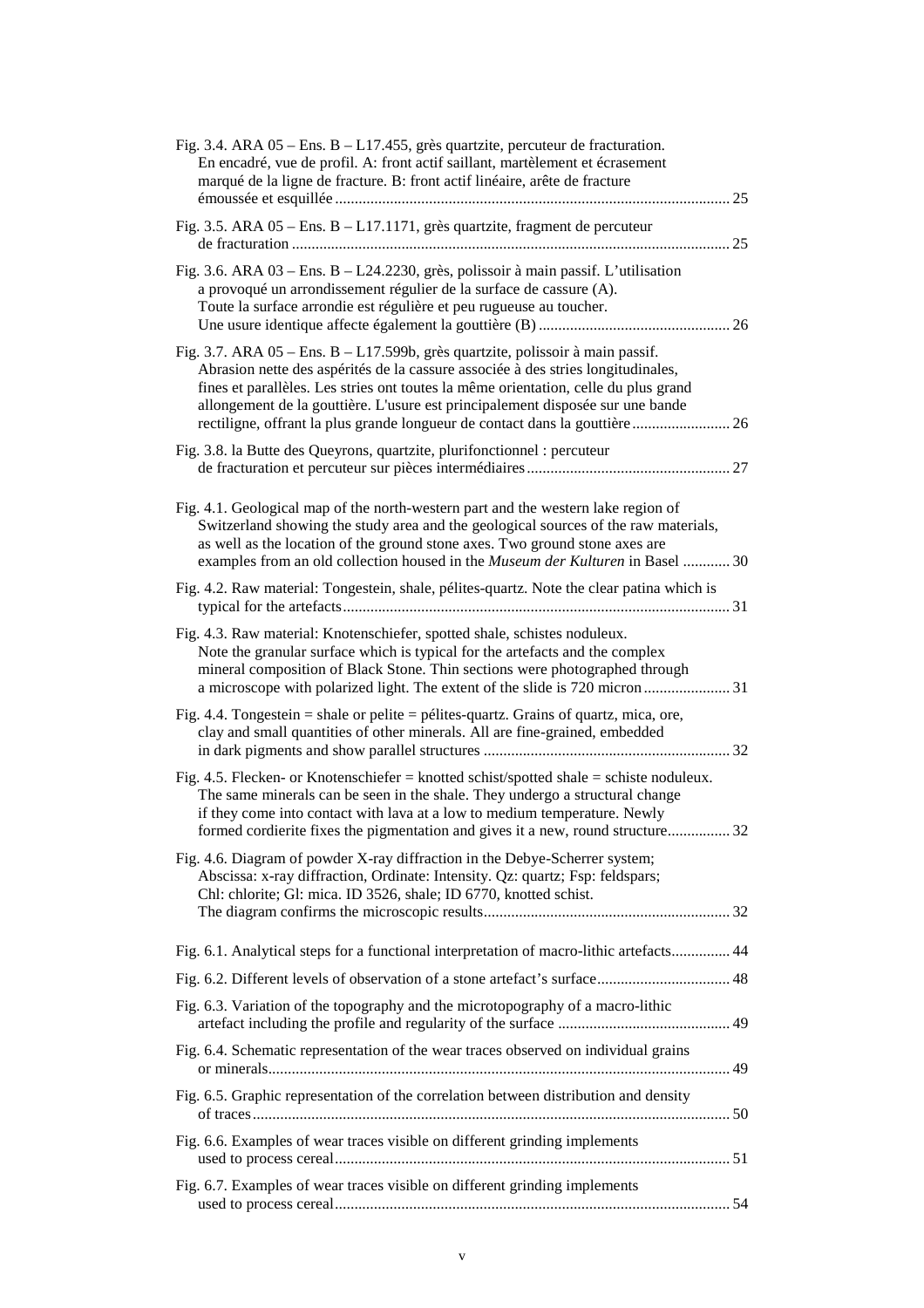| Fig. 7.2 a. Hammerstones of different shapes and sizes belonging                                                                                                                                                            |  |
|-----------------------------------------------------------------------------------------------------------------------------------------------------------------------------------------------------------------------------|--|
| Fig. 7.2 b. Unknown number of hammerstones in the toolkit of the knapper Esben                                                                                                                                              |  |
|                                                                                                                                                                                                                             |  |
| Fig. 7.4. Hammerstones used in the experiment, sorted according to size and shape 69                                                                                                                                        |  |
|                                                                                                                                                                                                                             |  |
|                                                                                                                                                                                                                             |  |
| Fig. 7.7. Hammerstone made of gabbro. Left: Use-wear as a result of knapping flint<br>for 2 hours. Right: Use-wear as a result of working basalt for 5 minutes  71                                                          |  |
|                                                                                                                                                                                                                             |  |
|                                                                                                                                                                                                                             |  |
|                                                                                                                                                                                                                             |  |
|                                                                                                                                                                                                                             |  |
|                                                                                                                                                                                                                             |  |
| Fig. 8.1. Map of the Elena Gallegos study area and the location of FA2-13  82                                                                                                                                               |  |
| Fig. 8.2. Some examples of YSW $(a - e)$ and SJF $(f - j)$ short-term                                                                                                                                                       |  |
|                                                                                                                                                                                                                             |  |
|                                                                                                                                                                                                                             |  |
|                                                                                                                                                                                                                             |  |
|                                                                                                                                                                                                                             |  |
|                                                                                                                                                                                                                             |  |
|                                                                                                                                                                                                                             |  |
|                                                                                                                                                                                                                             |  |
|                                                                                                                                                                                                                             |  |
|                                                                                                                                                                                                                             |  |
|                                                                                                                                                                                                                             |  |
|                                                                                                                                                                                                                             |  |
| Fig. 9.1. Description examples of experimental use-wear traces produced                                                                                                                                                     |  |
| Fig. 9.2. Different types of micropolish on the experimental quartzite tools:<br>1) meat cutting, 2) hide scraping, 3) bone scraping, 4) antler scraping,<br>5) shell scraping, 6) wood scraping, 7) incisions on sandstone |  |
| Fig. 10.1. Localities of the main types of quartzite in the north-west Bohemia:                                                                                                                                             |  |
| 1 - Staré Sedlo, 2 - Tušimice, 3 - Kamenná Voda, 4 - Bečov, 5 - Skršín,                                                                                                                                                     |  |
|                                                                                                                                                                                                                             |  |
|                                                                                                                                                                                                                             |  |
|                                                                                                                                                                                                                             |  |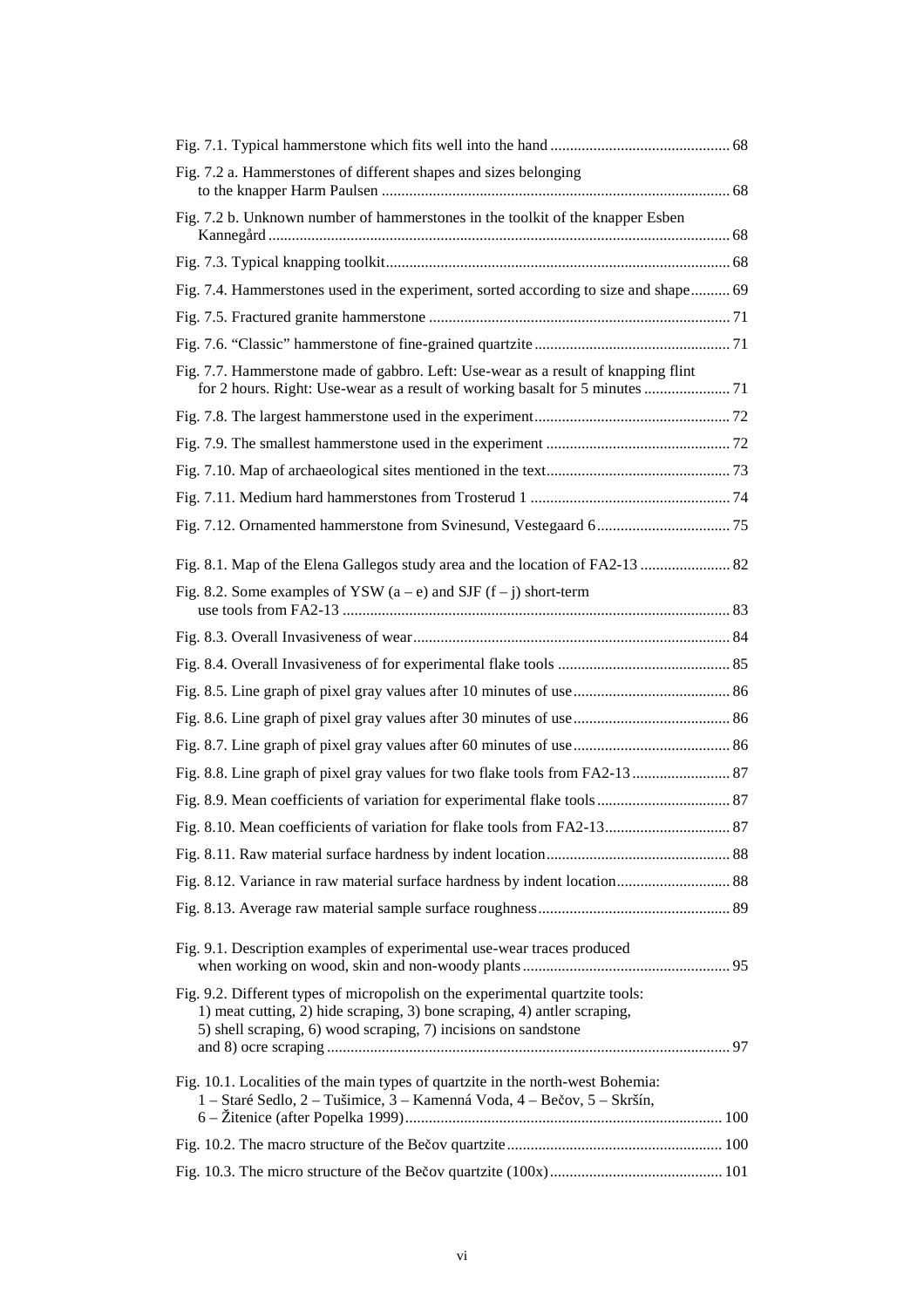| Fig. 11.1. Carte de répartition des sites du Néolithique ancien en Bulgarie                                                                                                                                                                                                                                                                 |  |
|---------------------------------------------------------------------------------------------------------------------------------------------------------------------------------------------------------------------------------------------------------------------------------------------------------------------------------------------|--|
|                                                                                                                                                                                                                                                                                                                                             |  |
| Fig. 11.3. Schématisation des différentes formes de la partie active des outils                                                                                                                                                                                                                                                             |  |
|                                                                                                                                                                                                                                                                                                                                             |  |
| Fig. 11.4. Schématisation des différentes sections de la partie active des outils<br>(en encadré, les plus récurrentes) et reconstitution de l'inclinaison de l'outil                                                                                                                                                                       |  |
|                                                                                                                                                                                                                                                                                                                                             |  |
|                                                                                                                                                                                                                                                                                                                                             |  |
| Fig. 11.7. Répartition stratigraphique des tessons à bords abrasés                                                                                                                                                                                                                                                                          |  |
|                                                                                                                                                                                                                                                                                                                                             |  |
| Fig. 12.2. Quinzano and Rivoli: Raw material composition of assemblages 113                                                                                                                                                                                                                                                                 |  |
| Fig. 12.3. Examples of stone tools analysed: 1. Quern (Rivoli); 2. Handstone (Rivoli);<br>3. Abrader (Rivoli); 4. Polisher (Rivoli); 5. Pounder (Rivoli); 6. Pecking stone<br>(Quinzano); 7. Pounder/polisher (Quinzano); 8. Axe (Rivoli); 9. Axe (Quinzano);<br>10. Chisel (Quinzano); 11. Pounder/polisher (Rivoli); a. Percussion posée; |  |
| Fig. 12.4. Relationship between raw material choice and tool-type function  119                                                                                                                                                                                                                                                             |  |
|                                                                                                                                                                                                                                                                                                                                             |  |
|                                                                                                                                                                                                                                                                                                                                             |  |
|                                                                                                                                                                                                                                                                                                                                             |  |
|                                                                                                                                                                                                                                                                                                                                             |  |
|                                                                                                                                                                                                                                                                                                                                             |  |
|                                                                                                                                                                                                                                                                                                                                             |  |
|                                                                                                                                                                                                                                                                                                                                             |  |
|                                                                                                                                                                                                                                                                                                                                             |  |
|                                                                                                                                                                                                                                                                                                                                             |  |
|                                                                                                                                                                                                                                                                                                                                             |  |
|                                                                                                                                                                                                                                                                                                                                             |  |
|                                                                                                                                                                                                                                                                                                                                             |  |
|                                                                                                                                                                                                                                                                                                                                             |  |
|                                                                                                                                                                                                                                                                                                                                             |  |
|                                                                                                                                                                                                                                                                                                                                             |  |
| Fig. 13.16. Traces d'utilisation sur l'enduit d'une dent de la râpe moderne 131                                                                                                                                                                                                                                                             |  |
|                                                                                                                                                                                                                                                                                                                                             |  |
|                                                                                                                                                                                                                                                                                                                                             |  |
|                                                                                                                                                                                                                                                                                                                                             |  |
|                                                                                                                                                                                                                                                                                                                                             |  |
|                                                                                                                                                                                                                                                                                                                                             |  |
|                                                                                                                                                                                                                                                                                                                                             |  |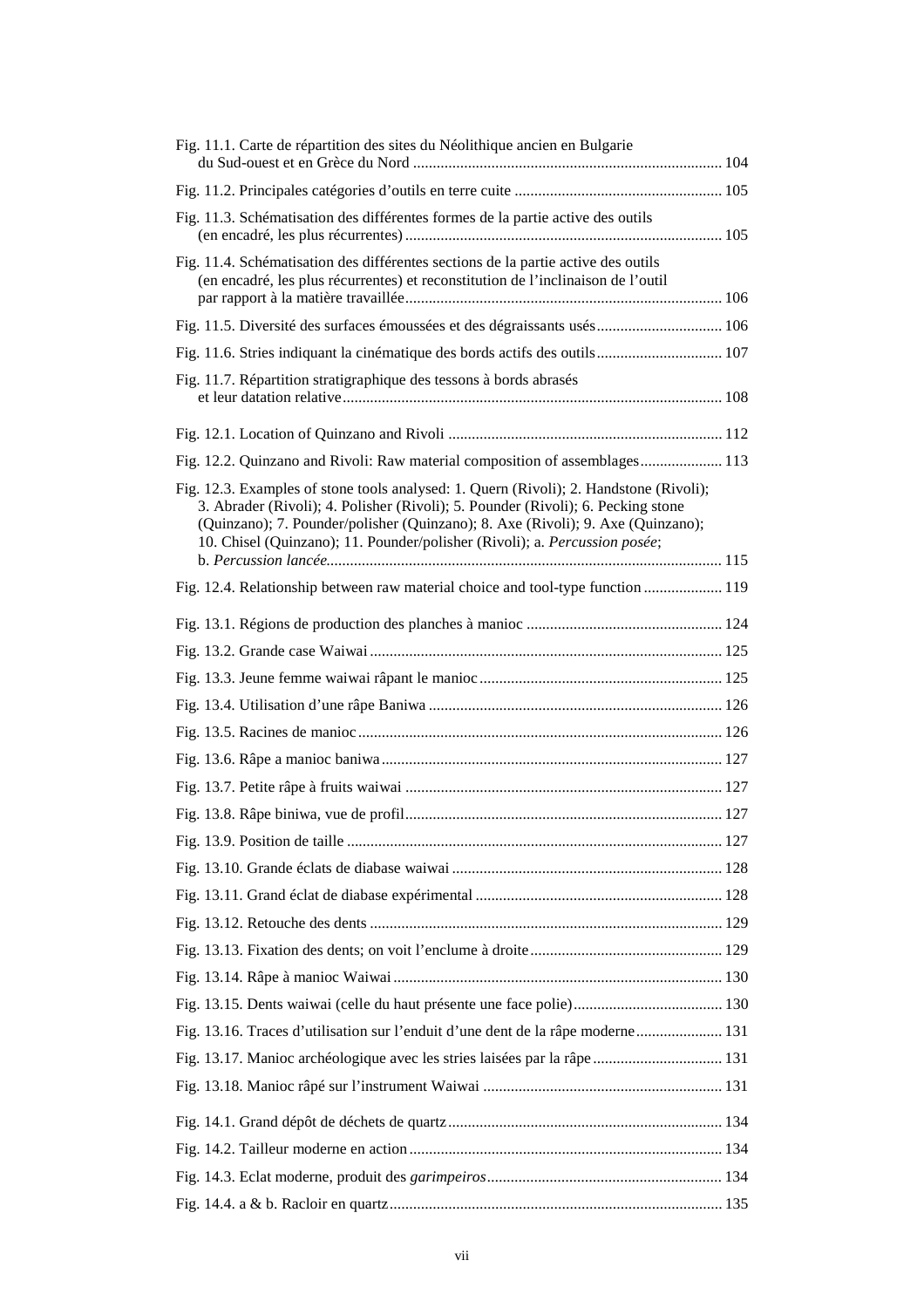| Fig. 14.13. Micro-vestige d'utilisation sur un perçoir d'agate préhistorique 141                                                                                                                                                                                                                                             |  |
|------------------------------------------------------------------------------------------------------------------------------------------------------------------------------------------------------------------------------------------------------------------------------------------------------------------------------|--|
|                                                                                                                                                                                                                                                                                                                              |  |
|                                                                                                                                                                                                                                                                                                                              |  |
|                                                                                                                                                                                                                                                                                                                              |  |
|                                                                                                                                                                                                                                                                                                                              |  |
| Fig. 15.3. Bečov I (Most district). Part of profile A and a schematic drawing                                                                                                                                                                                                                                                |  |
| Fig. 15.4. Bečov I (Most district). Attempted reconstruction of the settlement feature.                                                                                                                                                                                                                                      |  |
|                                                                                                                                                                                                                                                                                                                              |  |
|                                                                                                                                                                                                                                                                                                                              |  |
|                                                                                                                                                                                                                                                                                                                              |  |
| Fig. 15.8. Pitted anvil (Bečov – a new Middle Palaeolithic site – Upper Acheulian) 150                                                                                                                                                                                                                                       |  |
|                                                                                                                                                                                                                                                                                                                              |  |
| Fig. 16.2. Lames minces de granite, microgranite et tonalite métamorphisée  155                                                                                                                                                                                                                                              |  |
| Fig. 16.3. Exemple de fiche d'étude des thermoaltérations des roches 156                                                                                                                                                                                                                                                     |  |
| Fig. 16.4. a) Remontage de grès présentant une fragmentation de surface;<br>b) Remontage de granite présentant une fragmentation de masse 157                                                                                                                                                                                |  |
|                                                                                                                                                                                                                                                                                                                              |  |
| Fig. 16.6. Matière organique d'origine animale vue au microscope électronique                                                                                                                                                                                                                                                |  |
|                                                                                                                                                                                                                                                                                                                              |  |
| Fig. 16.8. Pourcentages atomiques moyens des éléments récurrents                                                                                                                                                                                                                                                             |  |
| Fig. 17.1. Location of Archaeological Sites and Regions (numbers) cited in the text.<br>1= RS-C-43 and RS-S-327; 2= PR-FI-124; 3= PR-FI-138; 4= Capelinha;<br>5 = BA-RC-28; 6 = Serranopolis region; 7 = Lajeado region;<br>8= Lagoa Santa region; 9= Lapa do Dragao; 10 = Abrigo do Pilao;                                  |  |
|                                                                                                                                                                                                                                                                                                                              |  |
| Fig. 18.2. The most important Mousterian sites of the region; on the Adriatic coast:<br>Grotta Romanelli and Grotta Zinzulusa; on the Ionian coast: the caves from<br>Uluzzo Bay (as Grotta del Cavallo) and on the extreme part of the peninsula<br>near Capo Santa Maria di Leuca: Grotta Titti and Grotta dei Giganti 178 |  |
| Fig. 18.3. Cross section of Giganti Cave (A. Segre sketch, archives ISIPU, Rome):<br>A-B-C-D, marine levels; st1, 2, 3: stalagmites; d1, 2, 3, detritus facies; f1, 2,                                                                                                                                                       |  |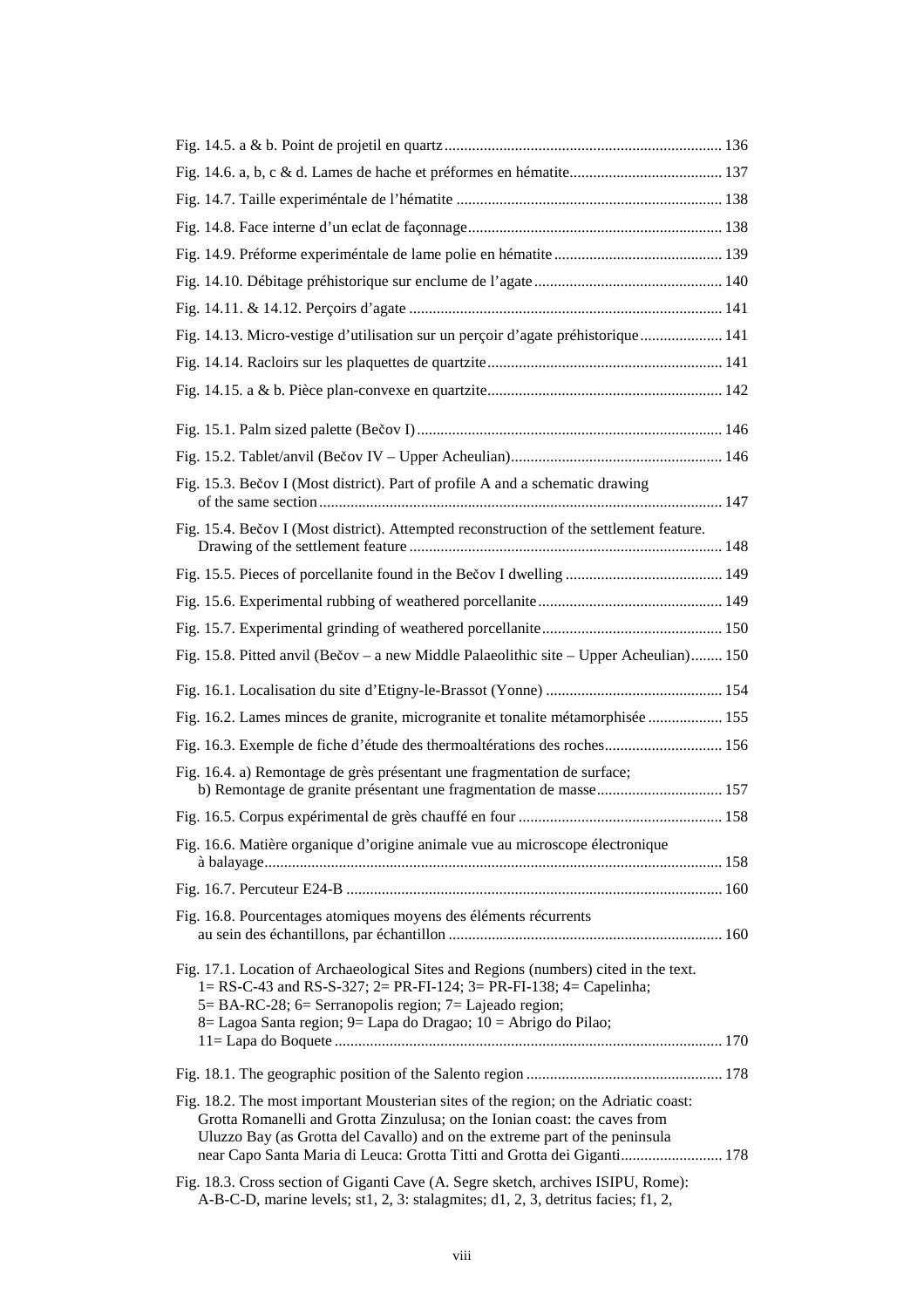| 3: fireplace levels; Sa: red sand. Probable chronology: d1, f1 Wurm I; d2, f2,                                                                                                                                                                                                                                                    |
|-----------------------------------------------------------------------------------------------------------------------------------------------------------------------------------------------------------------------------------------------------------------------------------------------------------------------------------|
|                                                                                                                                                                                                                                                                                                                                   |
| Fig. 18.5. Classification of the assemblage into the different stages of the <i>chaîne</i><br>opératoire: 0-1: Procurement and preparation; 2: blank production;                                                                                                                                                                  |
| Fig. 18.6. Levallois Debitage: UND: unidirectional; CNT centripetal;                                                                                                                                                                                                                                                              |
| Fig. 18.7. The degree of predetermination in flint and non flint blanks 181                                                                                                                                                                                                                                                       |
|                                                                                                                                                                                                                                                                                                                                   |
|                                                                                                                                                                                                                                                                                                                                   |
| Fig. 18.10. A: limestone core; B: retouched predetermined limestone blanks 182                                                                                                                                                                                                                                                    |
|                                                                                                                                                                                                                                                                                                                                   |
|                                                                                                                                                                                                                                                                                                                                   |
|                                                                                                                                                                                                                                                                                                                                   |
|                                                                                                                                                                                                                                                                                                                                   |
| Fig. 18.15. Dolomitic lamination in Melissano limestone, Capo S. Maria di Leuca  184                                                                                                                                                                                                                                              |
|                                                                                                                                                                                                                                                                                                                                   |
|                                                                                                                                                                                                                                                                                                                                   |
| Fig. 19.2. Cichmiana, site 2. Concentration 4. Obsidian artefacts from the workshop 189                                                                                                                                                                                                                                           |
| Fig. 19.3. Cichmiana, site 2. Concentration 4. Structure                                                                                                                                                                                                                                                                          |
| Fig. 19.4. Cichmiana, site 2, Concentration 4. Examples of microwear traces                                                                                                                                                                                                                                                       |
|                                                                                                                                                                                                                                                                                                                                   |
| Fig. 20.2. Palaeogeographical map of Östergötland showing the Littorina Sea<br>and the shoreline at 50 m O.D. Note that the shorelines in the northern<br>and southern parts are not synchronous. The location of Mesolithic site<br>at Stjärneberg is indicated by a dot. Map by Dag Hammar and Lars Östlin  195                 |
| Fig. 20.3. The quartz quarry at Stjärneberg surrounded by red feldspar 196                                                                                                                                                                                                                                                        |
| Fig. 20.4. An example of the find distribution at the quarry site at Stjärneberg.<br>(chunks by weight and bipolar flakes with remaining feldspar by quantity) 198                                                                                                                                                                |
| Fig. 21.1. Schematic maps of the Western Mediterranean showing the obsidian                                                                                                                                                                                                                                                       |
| Fig. 21.2. Location of the Rio Saboccu S1-S2 site and of the Monte Arci volcanic<br>complex in Sardinia. The secondary obsidian sources are shown as light grey<br>areas and the primary sources, all located inside the Monte Arci massif,                                                                                       |
| Fig. 21.3. Binary diagram comparing the Rb and Zr contents in obsidians of the Rio<br>Saboccu S1-S2 structures and from the western Mediterranean source-islands.<br>The Sardinian obsidians are separared into two groups with the SC and SA+SB<br>sample types respectively ( $SB =$ obsidians of the $SB1+SB2$ types). Data on |
| Fig. 21.4. Ternary diagram comparing the Zn, Sr and Zr contents in obsidians<br>from the Rio Saboccu S1-S2 structures and from the Monte Arci. Data on                                                                                                                                                                            |
|                                                                                                                                                                                                                                                                                                                                   |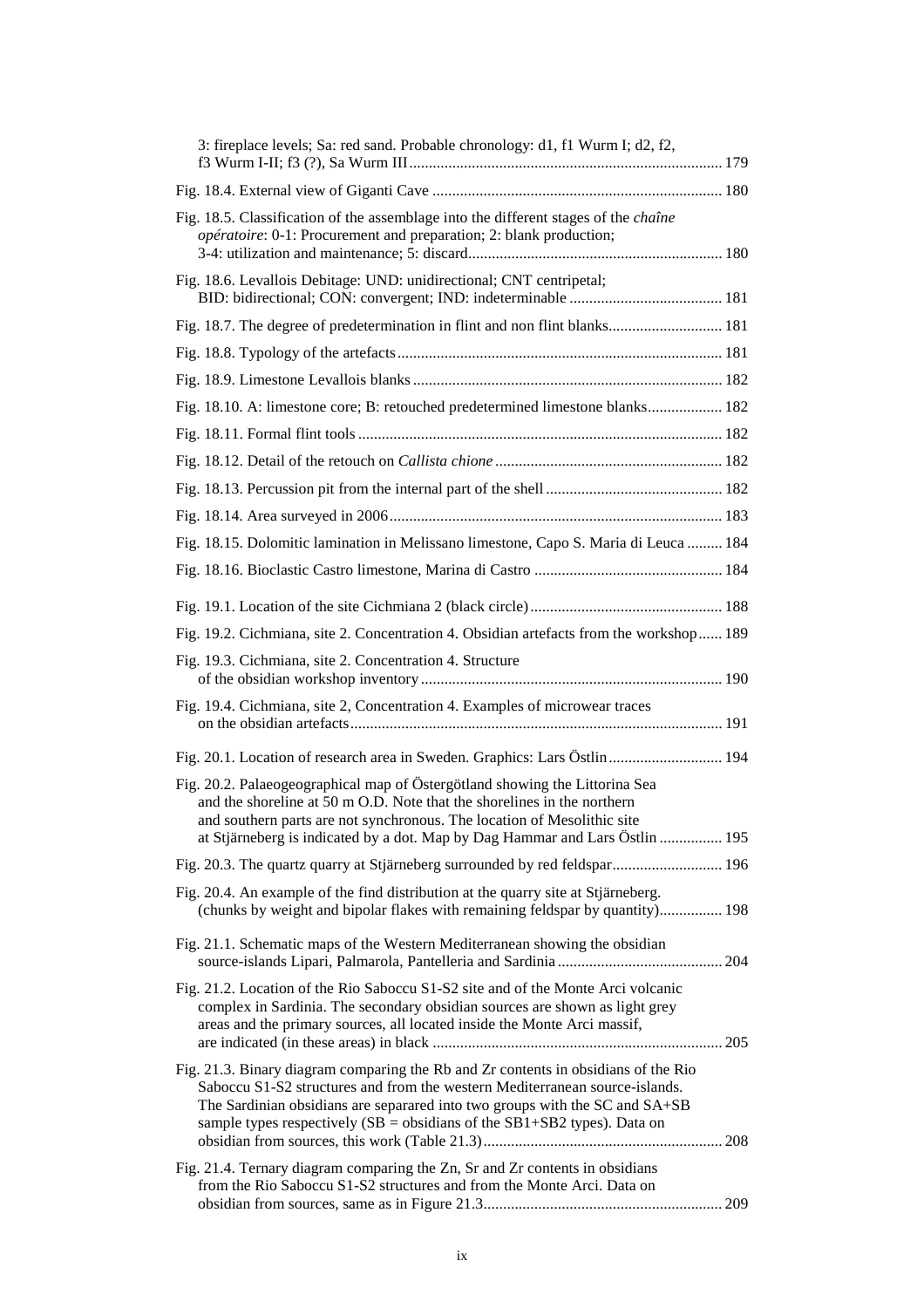| Fig. 21.5. Obsidian cores with poli-orthogonal rotation                                                                                                                                                                                            |
|----------------------------------------------------------------------------------------------------------------------------------------------------------------------------------------------------------------------------------------------------|
| Fig. 21.6. Formal obsidian tools. Enchoches (SAB99, 553), side scrapers<br>(SAB136, 83), truncations (SAB556, 1033), side abrupt piece (SAB459),<br>backed pieces (SAB707, 992), side burin (SAB632), notched piece                                |
| Fig. 21.7. Refitting of a geometric tool in SA obsidian type                                                                                                                                                                                       |
|                                                                                                                                                                                                                                                    |
|                                                                                                                                                                                                                                                    |
|                                                                                                                                                                                                                                                    |
| Fig. 23.3. Different raw materials from the Palavoy surface survey 228                                                                                                                                                                             |
|                                                                                                                                                                                                                                                    |
| Fig. 23.5. Different raw materials from the Tadbidi surface survey  230                                                                                                                                                                            |
| Fig. 23.6. Different raw materials from the Gaudur surface survey  231                                                                                                                                                                             |
| Fig. 24.1. The most important Armorican rocks and diffusion areas                                                                                                                                                                                  |
| Fig. 24.2. A and B: Different aspects of the local raw material acquisition in Finistère<br>(distribution, diffusion rates and technological adaptation). The sites used for B1<br>are: Cobalan, L'Ormeau, Moulin Penguilly, Kerliézoc, Kerdunvel, |
|                                                                                                                                                                                                                                                    |
|                                                                                                                                                                                                                                                    |
| Fig. 25.2. 1: Specialized Production Biface; 2: Domestic Production Biface 244                                                                                                                                                                     |
| Fig. 25.3. Raw material composition of the lithic collections of a few Mayan sites 246                                                                                                                                                             |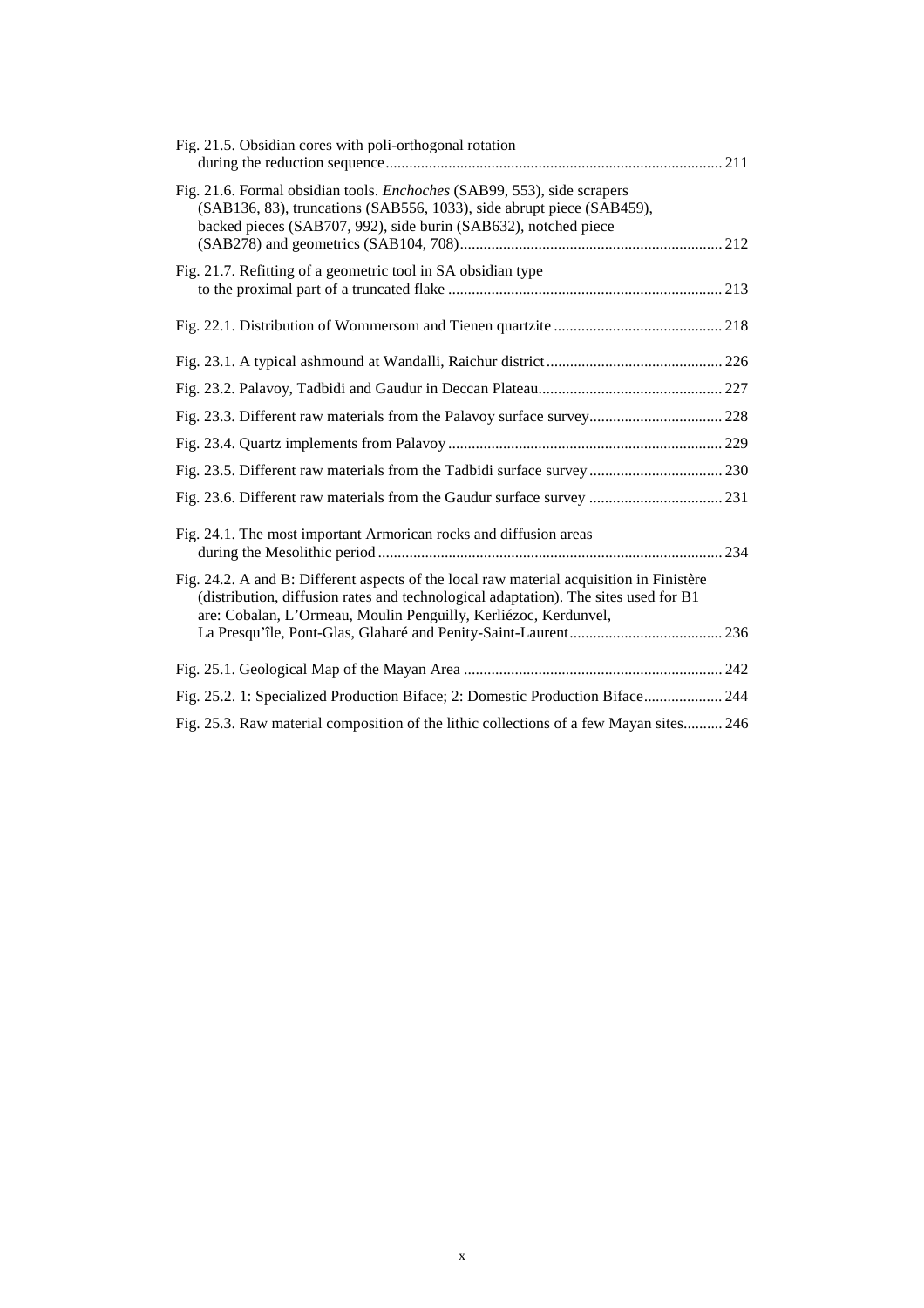## **LIST OF TABLES**

| Tab. 3.1. Matières premières présentes suivant les différents ensembles                                                                                                                                                                                                                                                                                                           |
|-----------------------------------------------------------------------------------------------------------------------------------------------------------------------------------------------------------------------------------------------------------------------------------------------------------------------------------------------------------------------------------|
| Tab. 5.1. Instrumental methods of obsidian characterization in provenance studies 38                                                                                                                                                                                                                                                                                              |
| Tab. 6.1. Characterization of rock textures represented in the three main                                                                                                                                                                                                                                                                                                         |
| Tab. 6.2. Hypothesis of relationship between tribological mechanisms                                                                                                                                                                                                                                                                                                              |
| Tab. 6.3. Main criteria for description of the different traces on macro-lithic                                                                                                                                                                                                                                                                                                   |
|                                                                                                                                                                                                                                                                                                                                                                                   |
|                                                                                                                                                                                                                                                                                                                                                                                   |
| Tab. 10.1. An overview of the duration over which the different materials                                                                                                                                                                                                                                                                                                         |
| Tab. 12.1. Quinzano and Rivoli: Classification of the stone tools according                                                                                                                                                                                                                                                                                                       |
| Tab. 12.2. Sample of the experimental data. The table shows the length of time<br>for which the tools were used and their wear traces. Wear traces have been<br>examined macroscopically and microscopically (low magnification).<br>The long working times for certain experiments were aimed at the study<br>of long-term trends with regard to the morphological modifications |
| Tab. 14.1. restes de la préparation d'un ensemble de cristaux – village de Cuiaba 137                                                                                                                                                                                                                                                                                             |
| Tab. 14.2. Comparaison entre les attributs des éclats de quartz préhistoriques                                                                                                                                                                                                                                                                                                    |
| Tab. 14.3. Variété; poids initial, après taille et/ou piquetage; temps et perte                                                                                                                                                                                                                                                                                                   |
| Tab. 17.1. Counts and frequencies of raw materials for some Paleoindian sites from<br>Southern Brazil (after Chmyz 1978, 1979, 1980; Dias, 1994; Lima 2005).<br>$S.S.$ = Silicified sandstone; F = Flint; Qz = Quartz; Volc = Volcanic;                                                                                                                                           |
| Tab. 17.2. Counts and frequencies of raw materials form some Paleoindian sites from<br>Central Brazil (after Bueno 2005; Prous et al. 1997; Schmitz et al. 1996;<br>Schmitz et al. 2004). S.S. = Silicified sandstone; $F =$ Flint; $Qz =$ Quartz;<br>Volc = volcanic; Qt = Quartzite. Numbers in parenthesis are related to Figure 1 172                                         |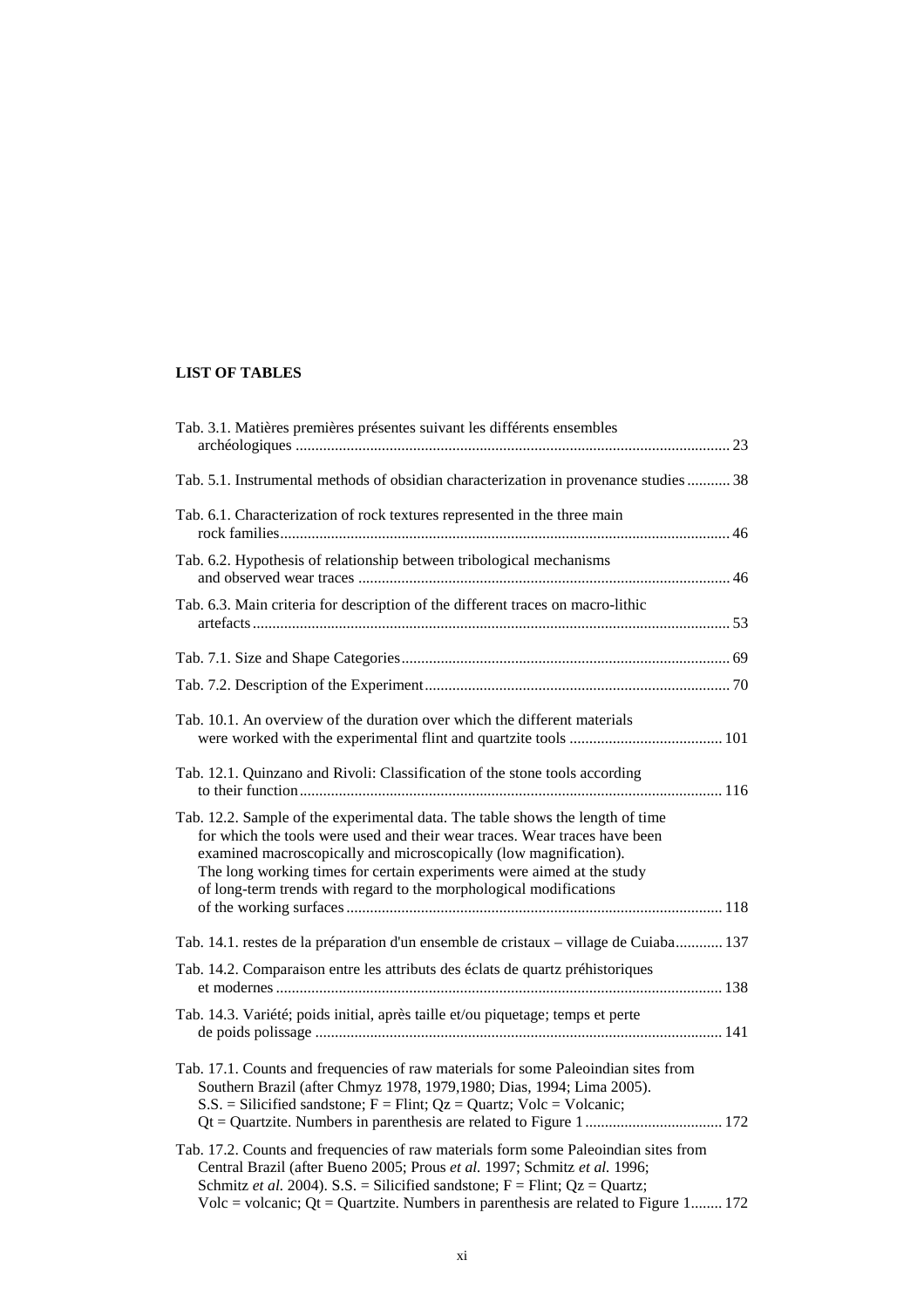| Tab. 17.3. Ratio between formal and generalised artefacts                                                                                                                                                                                    |  |
|----------------------------------------------------------------------------------------------------------------------------------------------------------------------------------------------------------------------------------------------|--|
|                                                                                                                                                                                                                                              |  |
|                                                                                                                                                                                                                                              |  |
|                                                                                                                                                                                                                                              |  |
|                                                                                                                                                                                                                                              |  |
| Tab. 18.5. Proportion of the raw materials used on some sites of the region: GG:<br>Grotta dei Giganti; TT: Grotta Titti; ROM.G: Grotta Romanelli level G; ZNZ,<br>Grotta Zinzulusa; ULZC: Grotta di Uluzzo C; ALTO: Grotta Torre dell'Alto; |  |
| Tab. 18.6. Raw material proportion on some Ionian sites: ALTO: Grotta Torre<br>dell'Alto, layers B, C, D, E; CAV: Grotta del Cavallo, layers I and F; BERN:                                                                                  |  |
| Tab. 21.1: Absolute and relative distribution of raw materials                                                                                                                                                                               |  |
|                                                                                                                                                                                                                                              |  |
| Tab. 21.3: PIXE chemical compositions of obsidians                                                                                                                                                                                           |  |
| Tab. 21.4: Absolute and relative distribution of technological categories                                                                                                                                                                    |  |
| Tab. 21.5: Distribution of butt typologies among different technological categories                                                                                                                                                          |  |
| Tab. 21.6: Distribution of upper face patterns among debitage and retouched                                                                                                                                                                  |  |
| Tab. 21.7: Absolute and relative distribution of platfom core typologies                                                                                                                                                                     |  |
| Tab. 21.8: Absolute and relative distribution of obsidian core morphologies                                                                                                                                                                  |  |
| Tab. 21.9: Distribution of the method of debitage among Rio Saboccu S1-S2                                                                                                                                                                    |  |
| Tab. 22.1: Scatters from VD1 attributed to a specific assemblage type 222                                                                                                                                                                    |  |
|                                                                                                                                                                                                                                              |  |
|                                                                                                                                                                                                                                              |  |
| Tab. 24.2. Production methods related to various raw material types  238                                                                                                                                                                     |  |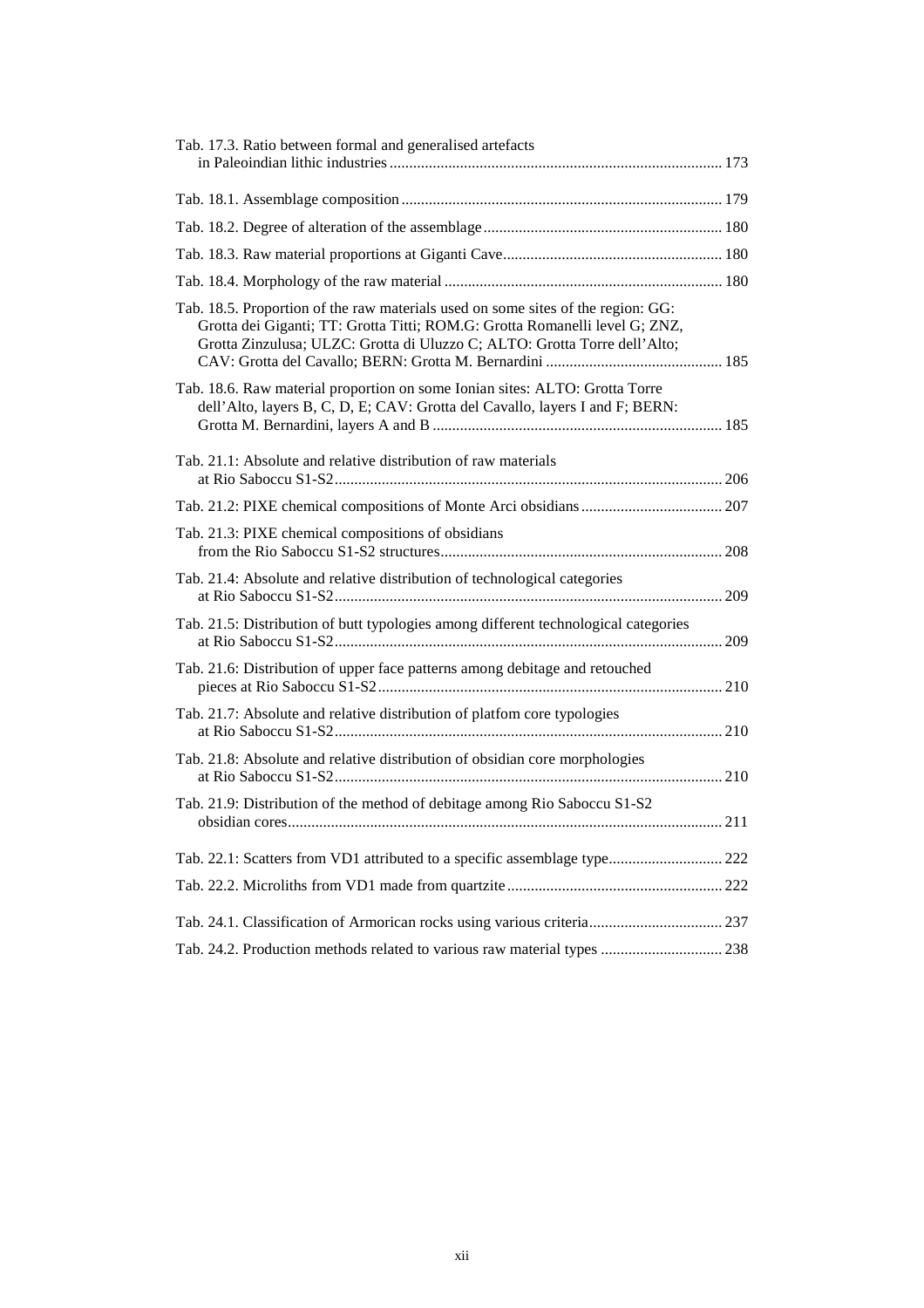# PRÉFACE

As a result of a small workshop on lithic technology held at the Department of Archaeology, University College Cork in 2002 organised by Professor Peter Woodman, we realised that we were working on projects at the time that involved the lithic analysis of a wide range of lithic raw materials (Laurent J. Costa had just completed his PhD on Tyrrhennian Mesolithic assemblages; Lotte Eigeland and Sven Erik Grydeland were carrying out research on Norwegian Mesolithic assemblages and Farina Sternke was working on the German Quartzite Palaeolithic). While these assemblages are spatially and chronologically separated, we encountered similar problems during their analysis, in particular with regards to the technological and typological descriptions of the respective lithic raw materials which happened to be almost exclusively non-flint raw materials. It is widely accepted that the known technologies and typologies based on flint cannot be directly projected onto non-flint assemblages. Unfortunately, previous research on specific non-flint raw materials was scarce, particularly in Europe (with a few exceptions in the UK, the Iberian Peninsula and Northern Scandinavia), while the African, Asian and Australian assemblages offered little comparison in terms of their technological and typological descriptions. As a result of this, each one of us adopted his/her own Do-it-yourself approach which included experimental replication to recognise and describe the different technological traits of the raw materials. As will be seen from the many similar approaches in this volume, experimental archaeology in its various forms has firmly taken centre stage in non-flint raw material research.

Upon the conclusion of our respective research projects, we decided that it would be of benefit to organise a meeting of like-minded researchers to assess and reflect upon the current progress of non-flint raw material research worldwide and to facilitate the exchange of information among those involved. Ultimately, the aim of this colloquium was to promote research into non-flint raw materials through the rejection of old prejudices and a propagation of new directions.

The 25 papers (63 authors from 4 continents and 16 countries) collated in this volume include most of the papers and posters presented at the colloquium C77 *The Use of Non-Flint Raw Materials in Prehistory – Old Prejudices and New Directions* at the XV. Congress of the International Union of Pre- and Protohistoric Sciences in Lisbon, Portugal, on  $4<sup>th</sup>$  and  $9<sup>th</sup>$  September 2006. The colloquium was divided into three different sessions, *Terminology and Methodology in Non-Flint Raw Material Studies*, *Non-Flint Raw Materials in Experimental Archaeology and Use Wear Studies* and *The Socio-Economic Implications of Non-Flint Raw Material Use*, which reflected the different interests of the organisers and discussed different sets of problems. Given the diversity of approaches to the study of non-flint raw materials, it is not surprising that some elements of the sessions overlap. This is also reflected in the individual contributions.

The different papers reflect various stages of research in their respective fields of investigation and archaeological periods in several regions of the world. Unsurprisingly,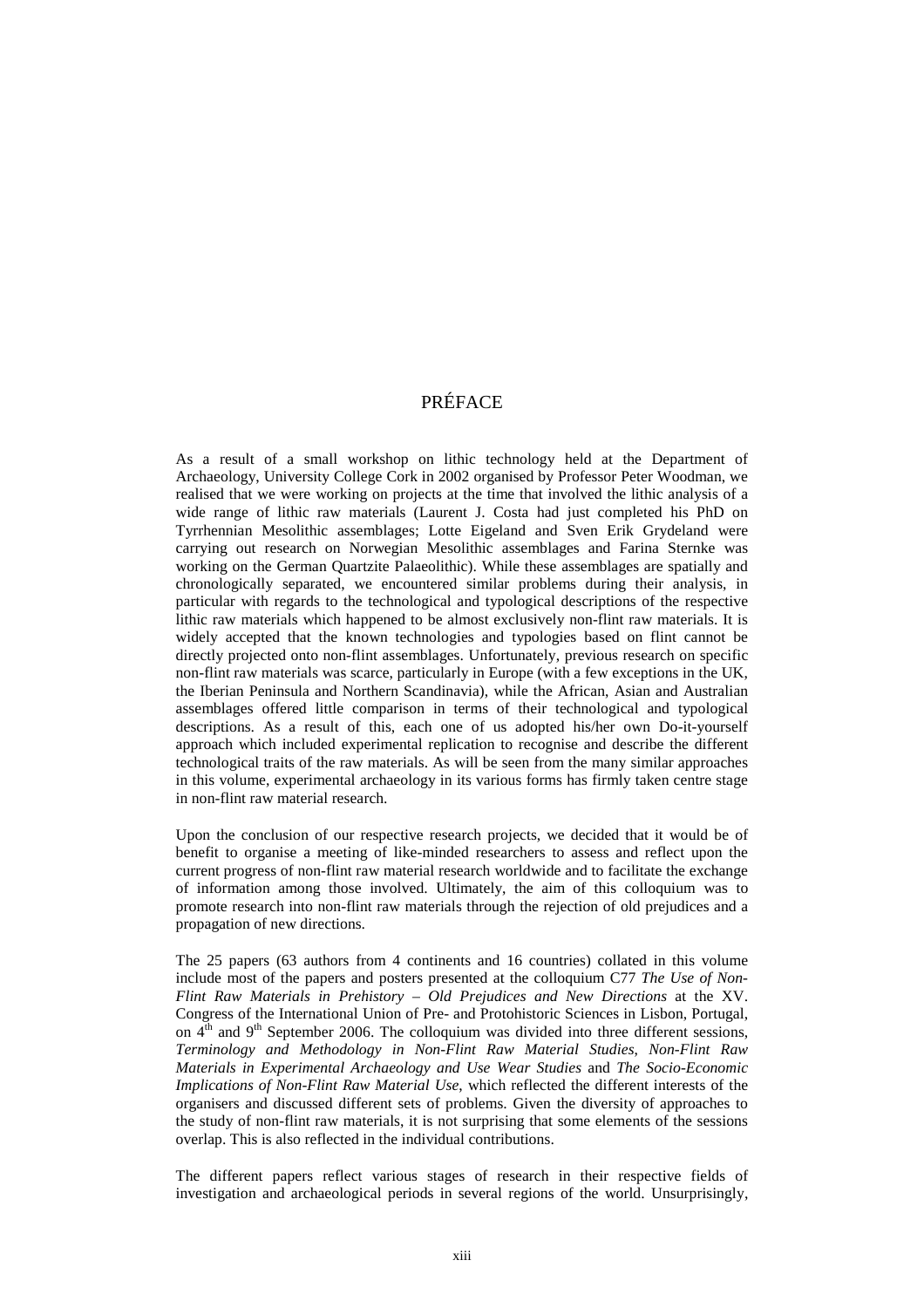European contributions are the most numerous within this volume. Nevertheless, we believe that this volume can be regarded as an accurate reflection of current non-flint raw material studies.

Regarding the geographical distribution of non-flint raw material research, the contributions from North and South America as well as India are not entirely unexpected, since flint is absent or rather scarce in these regions. In Europe, non-flint raw material studies are more abundant in Northern Scandinavia and the Mediterranean region for similar reasons. With regards to the latter, we also accepted contributions which focused on obsidian, as we felt that research into this raw material, while having received more attention than other nonflint raw materials, will contribute to the overall field of non-flint raw material research.

It is clearly noticeable that archaeological research in Central and Western European countries, whose prehistoric records are commonly associated with the use of flint, increasingly focuses on non-flint raw materials, e.g. quartzites in Belgium, Germany and the Czech Republic, quartzite and other coarse-grained materials in France, rhyolites, Green Stones and Black Stones in Ireland and Green Stones and Black Stones Switzerland and obsidians in Poland. However, research areas commonly associated with the distribution of Baltic flint, such as Southern Sweden, Northern Germany, the Netherlands and Denmark (with the exception of Greenland), remain under-represented. This is despite the fact that non-flint raw materials were used throughout their respective prehistoric periods, in particular for the production and use of axes and other macro tools.

Regarding their chronological distribution, the articles present assemblages from the Middle Palaeolithic through to the Classical Mayan period and in two cases (Prous *et al.*  and Prous *et al.*), even to the present.

The raw materials discussed include obsidian, rhyolite, sandstone, gabbro, quartzite, Yellow Silicified Wood, Black Stone, quartz, chert and many more.

The articles in this volume are grouped into three separate sections in accordance with the themed sessions of the colloquium. We accepted contributions in both, English and French. The articles are preceded by a short introduction by their respective session chairs.

It is important to remember that the contents of this volume reflect the current research progress within each individual country which can differ significantly depending on the research histories as well as the different technological and typological traditions followed.

We would like to thank the U.I.S.P.P. and the organisers of the Congress in Lisbon, who provided a venue for the colloquium and facilitated the publication of this volume. Finally, we thank all the participants and authors for their contributions and support.

The Editors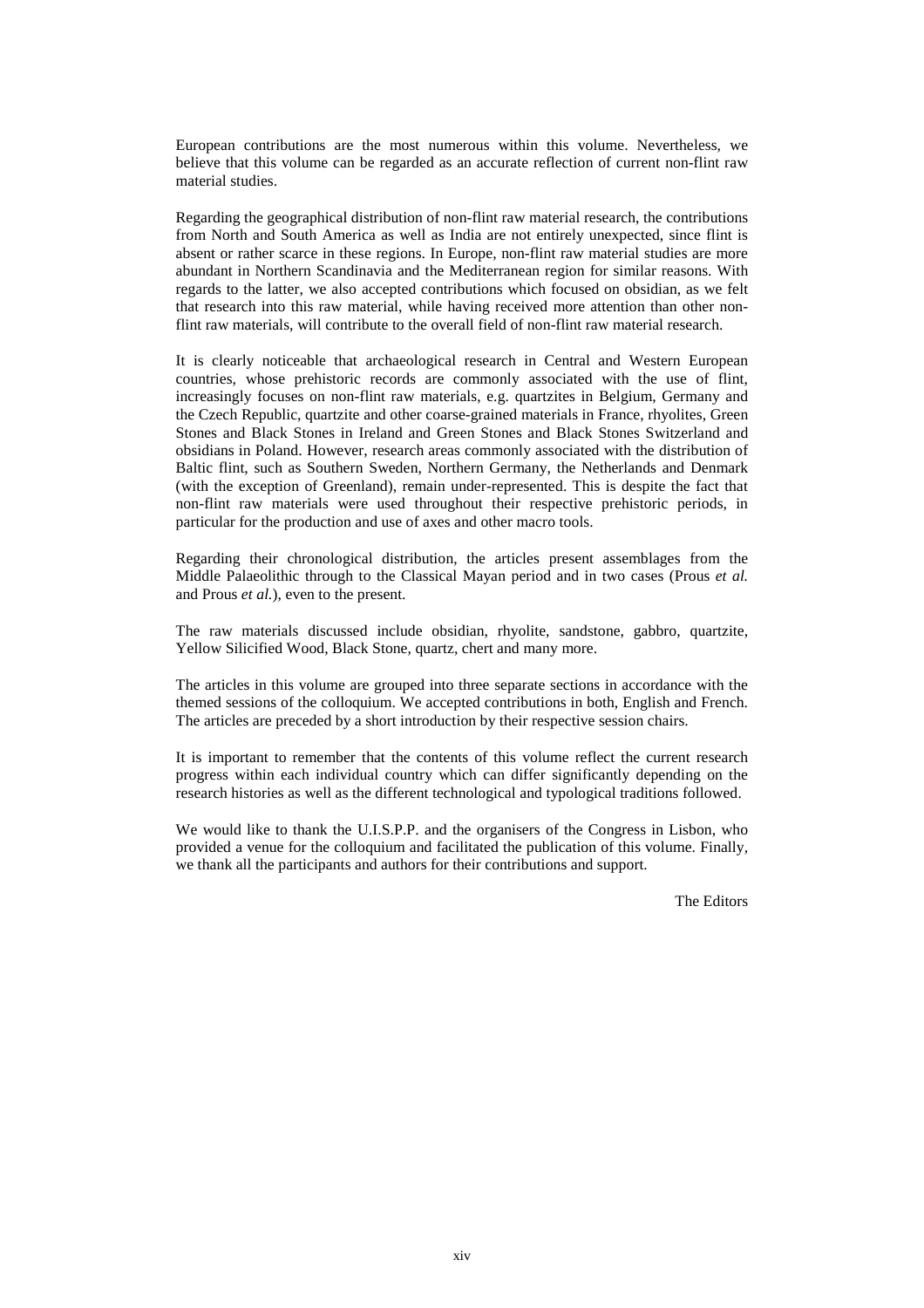# **THE SCAR IDENTIFICATION OF LITHIC QUARTZ INDUSTRIES**

## Arturo de LOMBERA HERMIDA

Área de Prehistoria, Universitat Rovira i Virgili, Tarragona, Spain, E-mail: alombera@prehistoria.urv.cat

*Abstract: Quartz is one of the main raw materials used by prehistoric communities from the Lower Palaeolithic to the Holocene. There have been difficulties in developing a proper technological analysis on this material proved difficult due to low morphological standardisation of the products, predominantly caused by the application of analytical criteria commonly used for flint (i.e. ringcracks, ripple marks and bulbs). Furthermore in classical typological studies, quartz is usually considered as a secondary lithic source and linked to opportunistic and simplistic knapping strategies. An experimental approach and archaeological comparison facilitates the identification of several types of knapping scars on quartz blanks. These can identify the impact points of the hammerstones and removal direction, allowing a correct technical analysis. In addition, the scars (radial fissures and fractures) are closely related to the petrological characteristics of quartz, its formation processes, morphostructural varieties and flaking mechanics. The technological analysis of quartz along these criteria has permitted the identification of different reduction strategies, showing a greater variability and complexity in the management of this type of lithic raw material. Keywords: Quartz, technical analysis, scars, raw materials* 

*Résumé: Le quartz est l'une des principales matières premières utilisées par les communautés préhistoriques depuis le Paléolithique Inférieur jusqu'à l'Holocène. Toutefois, les difficultés inhérentes à la perception des stigmates de taille sur les produits détachés de cette roche ont empêché l'étude approfondie de ces industries. L'application des critères de lecture du silex (identification de cônes, d'ondes de percussion, de bulbes, etc.) et les études typologiques ont fait que les industries du quartz sont traditionnellement considérées comme un recours lithique secondaire, preuve de stratégies opportunistes et peu élaborées. Par le biais d'une approche expérimentale et par la comparaison de matériaux archéologiques, nous avons pu identifier plusieurs stigmates de taille sur des supports en quartz. Ces stigmates permettent de discerner les points d'impact du percuteur et le sens du débitage des éclats et assurent une lecture technique correcte. Ces stigmates (fissures radiales, écrasement, etc.) sont directement liés aux caractéristiques pétrologiques, aux processus de formation, aux variétés morpho-structurelles ainsi qu'à la mécanique de fracturation du quartz. La lecture technique des quartz par l'identification de ces stigmates a permis de mettre en évidence différentes stratégies d'exploitation de ce matériau, démontrant ainsi une plus grande variabilité et une complexité dans leur gestion. Mots clés: Quartz, analysis technique, traces de percussion, matières premières* 

#### **INTRODUCTION**

Quartz is traditionally considered to be a secondary raw material resource, because of its inferior knapping quality. Due to its high resistance to weathering, it is one of the most ubiquitous raw materials. This explains its high frequency on many Palaeolithic sites, but it is usually linked to expedient knapping strategies. In spite of its abundance, few technological and experimental studies on quartz have been carried out to-date. The petrological characteristics of quartz and the low standardisation of its products do not permit an easy technological reading. This situation is caused by the extrapolation of the technological criteria associated with other raw materials (e.g. quartz, basalt and quartzite) and the use of exclusively typological and morphological approaches to the classification of lithic industries. The low standardisation of quartz products prevents archaeologists from classifying and even recognising them as man-made tools in the typological sense.

Hence, few extensive and systematic studies have been carried out on quartz industries. Experimental and technological approaches are critical for an understanding of its behaviour and knapping characteristics. Subsequently, these data can then be compared to the archaeological record (Mourre 1996; Villar 1991a). The first step is to develop a correct technological reading of objects made on quartz to understand the technological

and economic behaviour of the prehistoric communities who used them.

#### **PETROLOGICAL CHARACTERISATION**

Quartz is a mineral of the techtosilicate group  $(SIO<sub>2</sub>)$ . It is one of Earth's most frequent minerals and a component of sedimentary, metamorphic and intrusive rocks (e.g. sandstone, quartzite, granite). Its crystallisation can occur during all stages of magmatic cooling and metamorphic processes (Luedtke 1992).

Quartz is traditionally considered to be a homogeneous raw material, classified following its external aspect, colour and opacity. Two main types can be observed: hyaline and milky quartz (or vein quartz). This classification does not take the petrological characteristics into account; neither does it distinguish the different knapping qualities of the raw material. Thus, some white *sacaroid* or grainy quartz can be placed in the same category as the macrocrystalline type, whose mechanical behaviour is quite different. Due to this homogeneity, technological selection criteria and economic implications cannot be applied (de Lombera 2005; Llana 1991). For that reason, other authors prefer to adapt the geological and petrological classifications based on the formation processes of quartz (Mourre 1996). Two types of quartz are defined: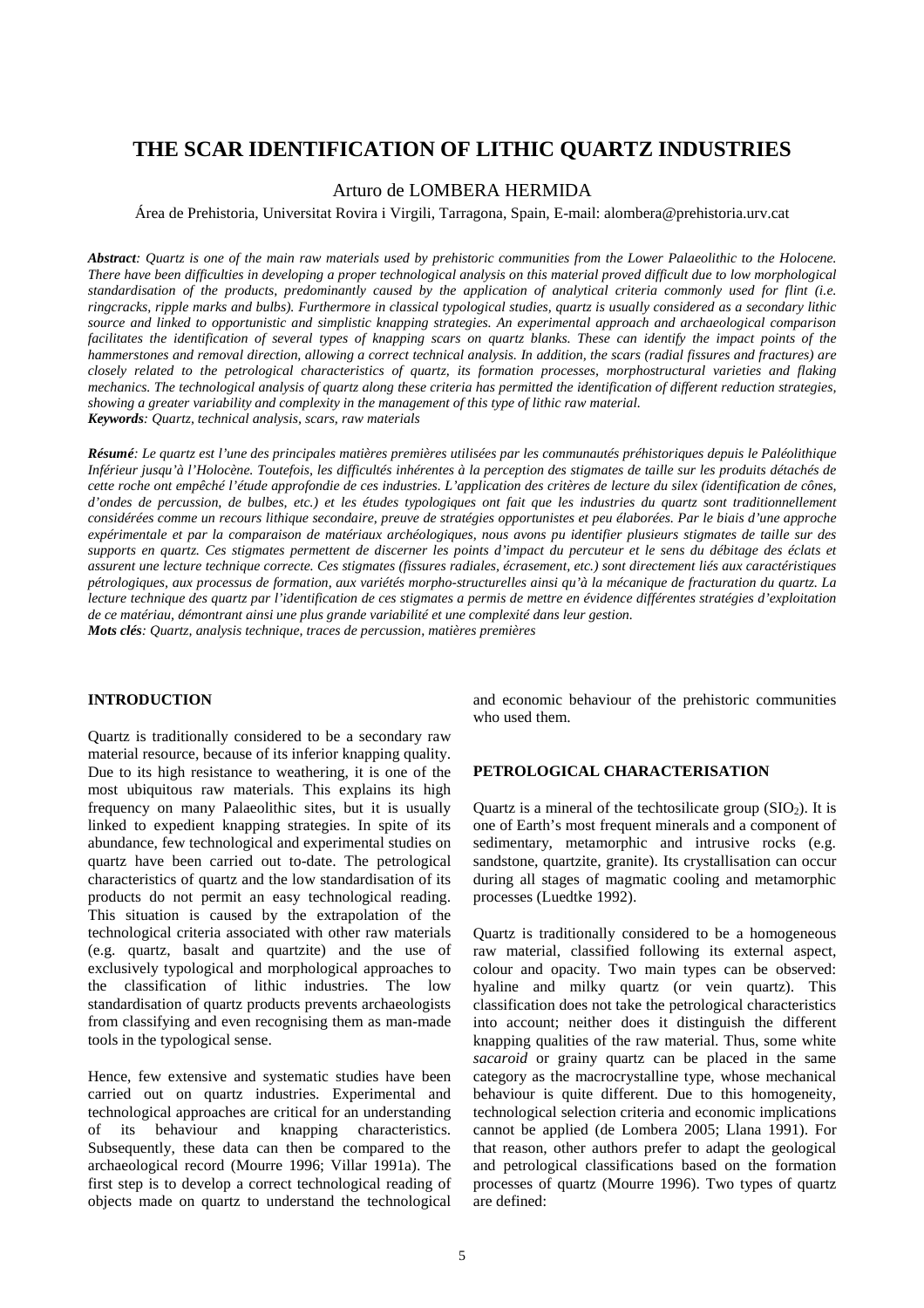

Fig. 1.1. A) Vein quartz formation and morphostructural groups (Collina-Girard 1997); B). The Hertzian model as observed in quartz. A: Radial fissures; B: Concentric fissures; C: Subsurface and parallel fissures

- Automorphic quartz when quartz displays its crystal structure, crystal faces can be identified. This is traditionally called *hyaline* or *translucent* quartz. It occurs in specific geological contexts such as hydrothermal and magmatic contexts. The different types of hyaline quartz (e.g. smoky) are produced by internal gas and liquid inclusions. The presence of crystallization cores, constant environmental conditions, a great span of time and space are required for its formation (Luedtke 1992).
- Xenomorphic quartz formed through the aggregation of several microcrystals, but macroscopically, has a solid structure. It presents an important polymorphy due to the crystal dimensions. This difference in crystal size is due to divergences in temperature, space, growing rates and core density during its formation (Luedtke 1992).

Differences in cooling rates, temperature and core density can occur in the same primary vein formation, therefore, different kinds of quartz textures can be observed. Usually in the outer part of a quartz vein, many small and microcrystals are produced at low temperatures (350º-400º C), with higher cooling rates and a higher presence of cores (rock impurities), thereby, creating a grainy texture. Conversely in the inner part of the vein, where the cooling rates are slower, larger crystals are produced

(macrocrystalline texture or hyaline crystals). Therefore, a number of textures can be observed in the same quartz vein, or even in cobbles, and their mechanical properties differ considerably (Collina-Girard 1997). At the same time during formation, the tectonic forces can produce many internal flaws along with accidental breakages. Some authors (Martínez and Llana 1996) distinguish four morphostructural groups of quartz based on the presence/absence of these morphostructural variables (texture and internal flaws) (Fig. 1.1a):

- Grain (G) distinguishes grainy quartz (xenomorphic) from macrocrystalline quartz (automorphic). The first group can be subdivided into fine-grain or coarsegrain quartz.
- Plane  $(P)$  is applied to quartz with internal flaws or crystalline surfaces.

Following from this, quartz artefacts are placed into four morphostructural groups: NN (no grain, no plane), NS (No grain, plane), SN (grainy, no plane) and SS (grainy, plane). This morphostructural classification related to its formation and mechanical properties permits the recognition of the applied technological or economic criteria on the selection of quartz artefacts in accordance with the prevalent social needs of prehistoric communities (de Lombera 2005; Llana 1991; Seong 2004).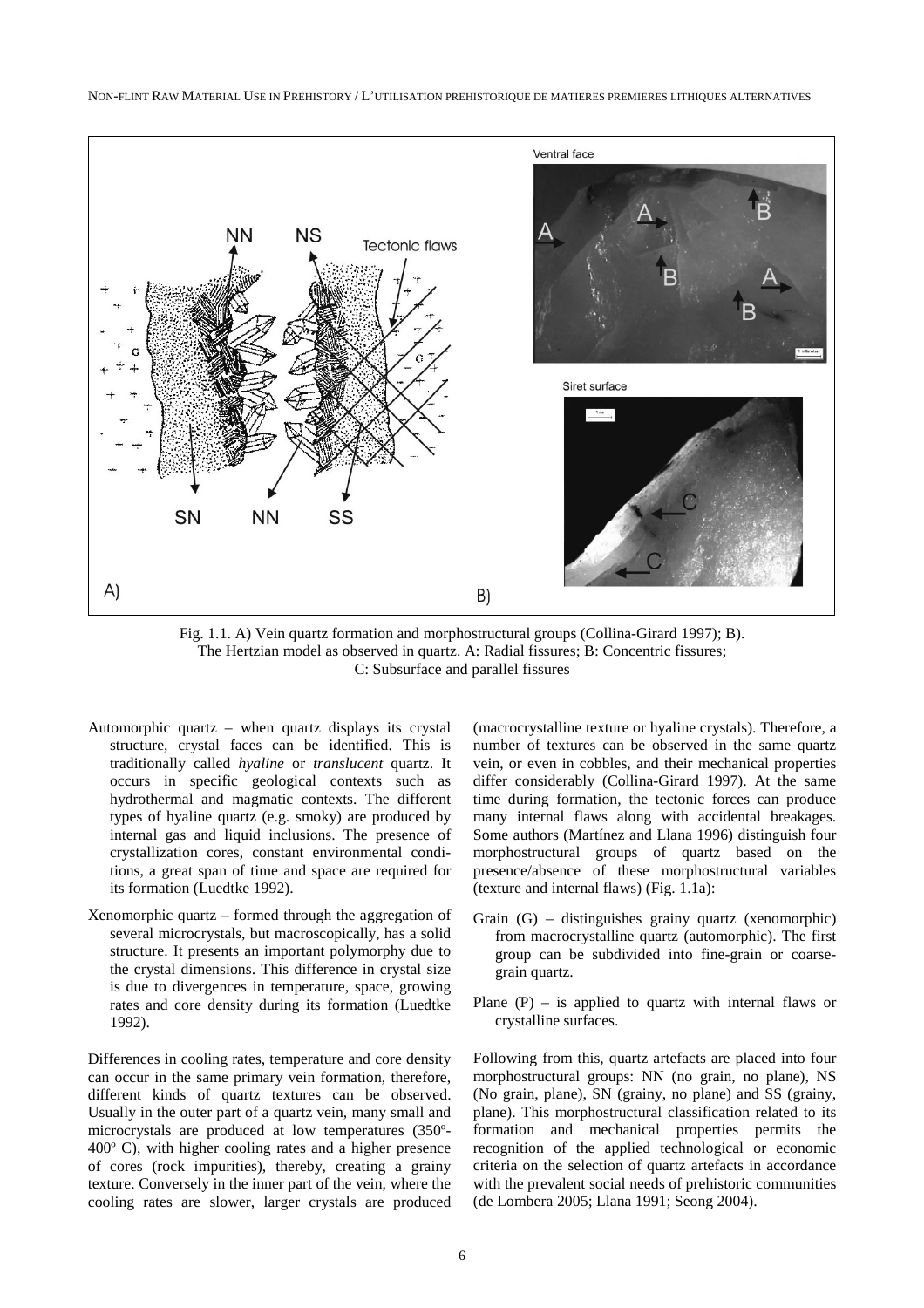## **MECHANICAL PROPERTIES**

Formation processes and the petrological nature of quartz determine its mechanical properties. Firstly, quartz is not a homogeneous raw material due to the presence of internal flaws and crystalline surfaces which cause unintentional breakage. Only the upper part of large quartz crystals (apices) can be regarded as homogenous. Quartz possesses conchoidal as well as uneven fracture characteristics and its strength is identical to flint (7 in Mohs scale). Hence, the resistance of quartz cutting edges is similar to flint, but its low elasticity leads to premature edge breakage and rounding, although this implies an unintentional small degree of resharpening of the cutting edges which actually prolong its efficiency (Bracco and Morel 1998). Quartz anisotropy depends on the crystalline structure and its orientation, as was suggested by Novikov and Radililovsky (1990):

- *Cleavage*: Due to the crystalline structure debilities, oblique directions are the preferential breaking planes on quartz crystals. They are observable in some laminar hyaline cores on Upper Palaeolithic and Mesolithic sites (Villar 1997) and as a result of breakage during natural fires (Ramil and Ramil, 1996).
- *Diaclases*: Internal flaws are caused, for example, by internal impurities, gas-liquid inclusions and tectonic forces. This factor is related to the material homogeneity rather than anisotropy *sensu stricto*.

The cleavage planes in quartz are not as developed as in schist and do not affect the knapping methods to a great extent, although they induce a preferential breaking direction (as seen in laminar reduction) and interfere with the Hertzian fracture mode (Novikov and Radililovsky 1990). Therefore, internal flaws and homogeneity are the dominant limiting factors in quartz knapping. Even the reduction of hyaline crystals is restricted to the apex part, thereby, avoiding the flawed and impure roots. On macrocrystalline quartz (NN and NS), cleavage may be due to the absence of typical Hertzian scars (bulbs, ripple marks), but on grainy quartz (SN and SS), the anisotropy cannot be explained in such a way. Firstly in grainy quartz (as in sandstone), the breakage plane does not pass through the crystals, but follows its surfaces, consequently, crystal anisotropic characteristics do no affect the breakage plane (Andrefsky 1998). Following from this, grainy quartz may develop some typical characteristics of Hertzian fracture such as bulbs (*isotropie de compensation*) (Mourre 1996). Secondly, the grainy texture can absorb the strength of the percussion force more efficiently, increasing its elasticity. In that sense, internal flaws or diaclases can be avoided, producing less broken flakes and fragments and providing a better reduction control during knapping sequences. Hence besides homogeneity and the presence of internal flaws (Plane), morphostructural characteristics (Grain) must be taken into account. Thus, the morphostructural groups are seen as a reliable method to classify different quartz varieties.

### **PERCUSSION MARKS: A TECHNOLOGICAL SIGNATURE ON QUARTZ**

The absence of a correct technological reading of quartz blanks prevents good technological studies of archaeological assemblages, since reduction and configuration strategies cannot be identified in a reliable way. An experimental study was carried out to determine and identify percussion marks on quartz blanks. For this experimentation program, fifteen vein quartz cores were reduced by hard hammer percussion and 308 flakes were analysed. The observed criteria were applied in an analysis of the quartz lithic assemblage of two Iberian Middle Pleistocene sites, Locus I from As Gándaras de Budiño, Galicia (n=380) (Vidal 1982) and La Juería, Catalunya (n=339) (Gómez *et al.* 2006), to confirm them and to measure their reliability against the archaeological record. Impact points were identified on 80 and 85 percent of archaeological quartz implements, respectively (de Lombera 2005). The statistical data from Locus I appear to be more representative in this study due to its greater variability of quartz morphostructural groups.

The technological criteria, such as bulbs, ripple marks, bulb scars and Hertzian cones, used in archaeological research are based on the conchoidal fracture of flint, allowing for the identification of impact points, ventral faces, retouch, the direction of removals and diachrony, so that diacritic schemata can be described (Cotterell and Kamminga 1987). The first distinction is made between detached pieces (positive bases) and flaked pieces (negative bases). Due to the petrology of quartz, the application of these flint criteria for scar identification can be misleading (Mourre 1996; Villar 1991a). Commonly, straight and smooth faces are considered to be the ventral sides on quartz implements. In the case of two smooth faces, the presence of cortex is used to identify the dorsal face. Finally, the thickest part of the implement is considered to be the striking platform and the thinnest the distal end (Villar 1991b). However, these criteria are not reliable, because they can change the technological orientation and interpretation and some knapping techniques cannot be identified (such as bipolar reduction). The technological reading of cores is based on the presence of cortex or cleaner surfaces and negative scars. The removal direction is more problematic, as no ripple marks and ridges are marked, therefore, diacritic schemes are difficult to describe. Only when removals are deep and step or hinge terminations occur, the removal direction can be easily identified. During the experimentation on quartz, impact points were observed on negative and positive knapping surfaces. Some of these were already identified in previously, but were generally disregarded (e.g. Mourre 1996; Villar 1991a).

Quartz mechanical breakage follows the Hertzian model, although it is not as pronounced as in flint. Similar to siliceous rocks, the percussion force spreads three– dimensionally through the object. Contrary to flint however, a distinct Hertzian cone is not created, but the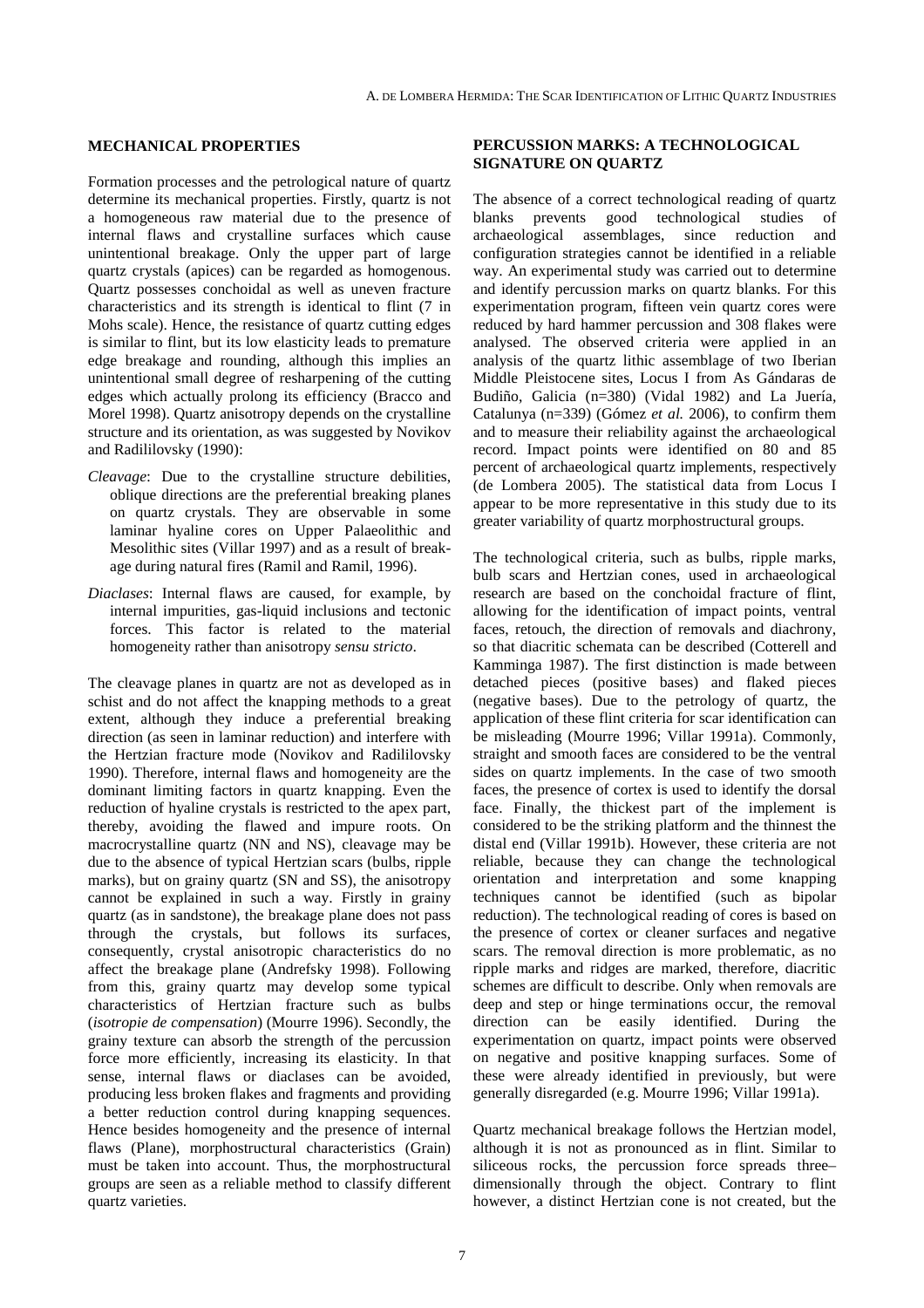#### NON-FLINT RAW MATERIAL USE IN PREHISTORY / L'UTILISATION PREHISTORIQUE DE MATIERES PREMIERES LITHIQUES ALTERNATIVES



Fig. 1.2. Percussion marks. A: Radial fissures; B: Step; C and D: Transverse fissures; E and F: Striking platform fissures; G: Splintering; H: Scales; J: Edge battering. Figures D and G show material from the archaeological site of La Juería; H and J from *Locus* I de As Gándaras de Budiño (de Lombera 2005). Figures H and J scale = 5 mm

force manifests itself in three-dimensional internal flaws in the tangential and perpendicular planes (Fig. 1.1b). This is the cause of frequent *siret* fractures. The internal flaws can determine posterior removals, which can cause new breakage paths and knapping mistakes (*notion de précontrainte*) (Mourre 1996). However, the observed three-dimensional flaw planes are also present on percussion marks. As a consequence of this propagation force model, several isolated or related scars or percussion marks can be recognised on the negative and ventral faces (Fig. 1.2):

- 1. Radial Fissures (FIS): These are the result of the radial propagation of the impact force. Their length can be measured in millimetres or even centimetres depending on the percussion angle, strength and quartz morphostructure. They can also be recorded on the lateral surfaces of *siret* fractures which create lateral hinges.
- 2. Proximal Fissures (Fpr): These are transverse and subsurface fractures which occur close to the impact

point. They are the result of the fracture mechanics and low elasticity of quartz and cause proximal step fractures.

- 3. Striking Platform Fissures (Fct): These are concentric and radial fissures which are located beside the percussion point and are caused by partial Hertzian cone cracks created during hard hammer percussion. They appear on the striking platforms of the flakes and core cornices. On core cornices, they can relate to small concavities on the edge (negative Hertzian cones), also called the overhang.
- 4. Steps (ESC): These are caused by the low elasticity and breakage propagation model of quartz. The impact point leading to a small removal will leave a small scar behind.
- 5. Splintering (AST): This is the result of several radial and proximal fissures and which are usually shorter than 2 mm. Splintering is observed in macrocrystalline quartz (NN, NS) and is the result of hammerstone impacts.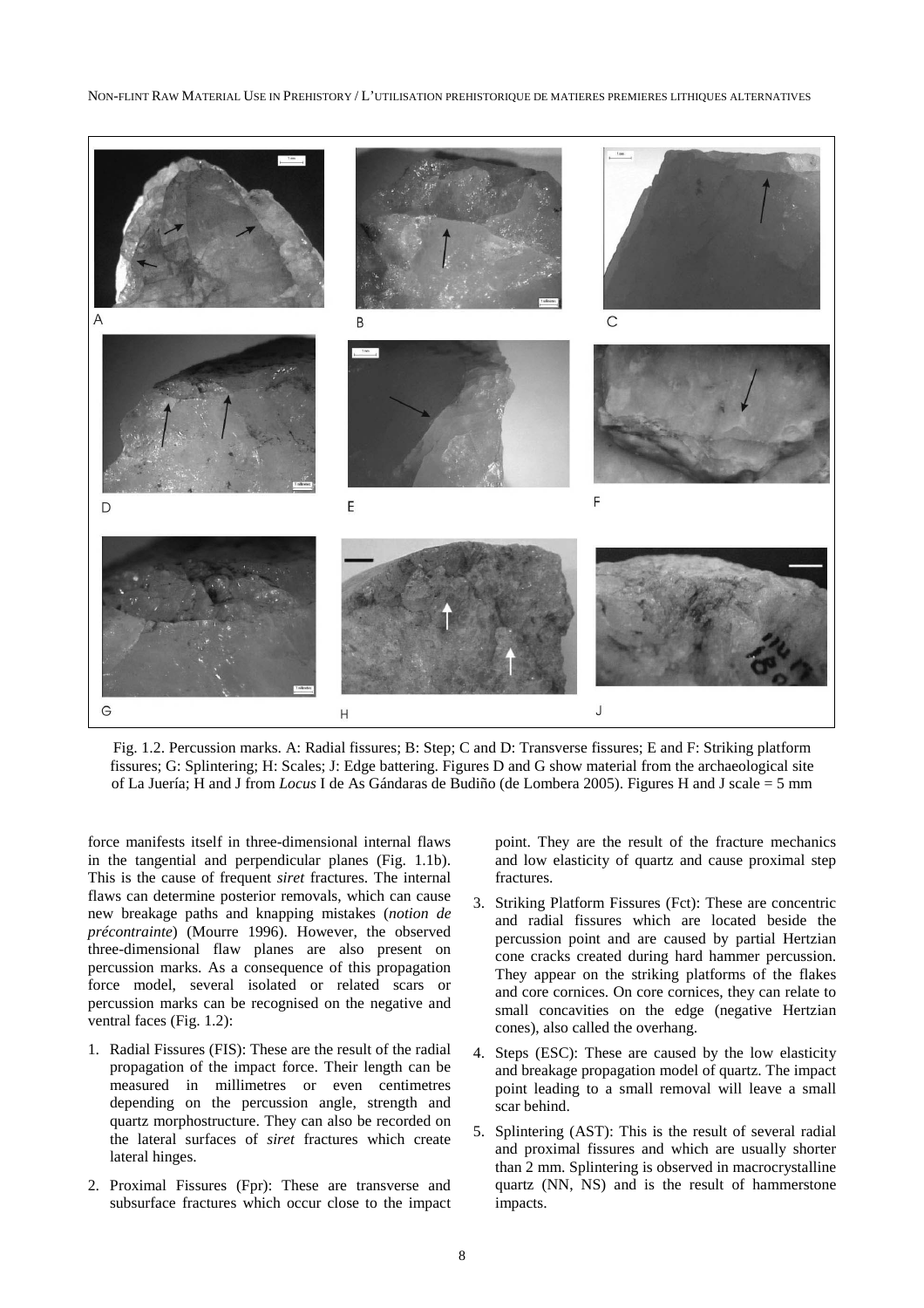- 6. Edge battering (MCH): On grainy quartz (SN and SS morphostructural groups), percussion points result in a whitish area which is caused by microstriae, quartz dust and partial Hertzian cones formed during the percussion and hammerstone impact. These partial Hertzian cones can be distinct or more diffuse based on the quartz morphostructure, therefore, edge battering is only shown as a whitish area in some varieties of grainy quartz. However, postdepositional effects and weathering can lead to the creation and possible misidentification of edge battering.
- 7. Scales (ESC): These are micro-flakes which form on ventral and scar surfaces. Breakage surfaces on quartz are not homogeneous, especially on grainy pieces, and internal flaws, gas or liquid inclusions and even crystal shapes create small secondary flaking paths parallel to the main fracture. When these are developed, they can create bulb scars or secondary micro-flaking, if incipient, they form scales which point to the percussion point. Ventral and negative scar surfaces can display many natural microfractures which can also be created by previous removals and are mixed with genuine scales. Hence, scales cannot be used as reliable diagnostic criteria, although they may be regarded as indicative of knapped surfaces.

### **DISCUSSION**

A clear relationship exists between the aforementioned percussion marks and the morphostructure of quartz. Although these scars are present in all quartz types, the inherent morphostructure determines the appearance and association of some of them. As was shown previously, vein formation processes affect the characteristics of quartz, for example, the degree of grain compactness, internal flaws and thermal impact. As a result of this, a certain degree of variability in the scar formation in different varieties of vein quartz can be observed, but these varieties also share the same traits.

The main association occurs between edge battering and SS, as well as SN morphostructural groups, while splintering is related to NN and NS groups (Figure 1.3). Contrary to NN and SN ones, the presence of internal flaws acts as a cumulative factor that increases edge battering on NS and SS groups. The inverse relationship between splintering and edge battering suggests that they are different examples of the same phenomenon which is closely related to morphostructural characteristics. As shown previously, edge battering is produced by percussion impacts of the hammer on the surface of the



Fig. 1.3. Morphostructural groups and percussion marks on quartz from the archaeological site of Locus I de As Gándaras de Budiño,  $N = 380$ (de Lombera 2005)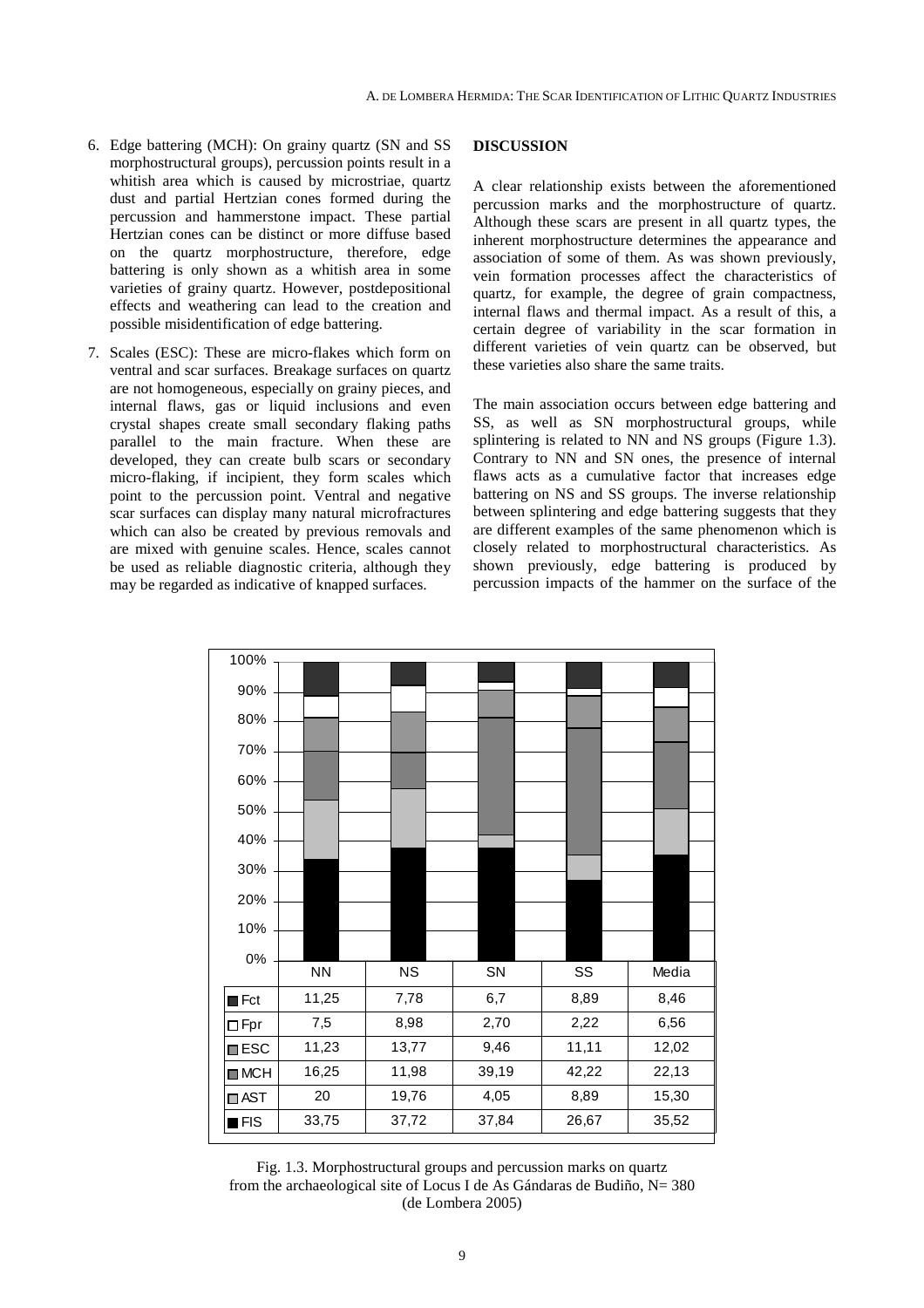NON-FLINT RAW MATERIAL USE IN PREHISTORY / L'UTILISATION PREHISTORIQUE DE MATIERES PREMIERES LITHIQUES ALTERNATIVES



Fig. 1.4. The relationship of fracture mechanics and quartz morphostructure with percussion marks

striking platform, creating partial Hertzian cones (Fig. 1.2j and 1.4). On macrocrystalline quartz (NN and NS), successive radial and transversal fissures occur (splintering) due to its low elasticity, forming a blocky structure around the impact point (Fig. 1.2g and 1.4). Both are partial Hertzian cones manifested in different ways. Regarding the other percussion marks, radial fissures are represented in high percentages in all groups (about 35 to 40 percent). Proximal fissures are related to NN and NS groups, while steps and striking platform fissures, although less constant, are closer to macrocrystalline quartz varieties, especially to those with internal flaws (NS).

Scar formation is closely linked to percussion mechanics and the petrological characteristics of quartz. Proximal and radial fissures, as well as steps are caused by an insufficient elastic response to the percussion and breakage propagation model. This group, although present in all quartz types, is related to macrocrystalline quartz, showing lower percentages in SN and SS groups. This appears to be the result of the grainy texture which absorbs the percussion force more sufficiently, increasing its elasticity and provoking fewer fissures or cracks and roughly following the conchoidal fracture model (*isotropie de compensation*) (Mourre 1996). Similar to these percussion marks, microwear traces on quartz reflect these petrological characteristics: the poor response of quartz to high pressure provokes the

formation of subsurface damage and a high degree of edge fracturing rather than abrasive processes (Derndarsky and Ocklind 2001; Knutsson 1988).

The other scar group is related to hammerstone impact during percussion. Proximal fractures and partial Hertzian cones are produced on the striking platform. One of these parallel cracks will dominate and form the flake breakage plane, while the others create secondary breakage planes leading to micro-flaking which can manifest itself as a small cascade of proximal step scars (Cotterel and Kamminga 1987: 687). On positive fractures, i.e. flakes, a small concavity on the impact point is formed instead of a bulb. This can be observed when the flake is refitted to its scar. Here, the morphostructure plays an important role. On grainy quartz, these scars are related to edge battering, while they are related to splintering and blocky structures on macrocrystalline quartz (Fig. 1.4). Scales are formed when incipient micro-flakes and secondary breakage planes are produced on ventral surfaces.

### **CONCLUSION**

The low elasticity and resistance of quartz blanks to percussion (tenacity) create a particular group of percussion marks, i.e. proximal and radial fissures as well as steps. Morphostructure plays an important role, but some differences are also related to the texture of the